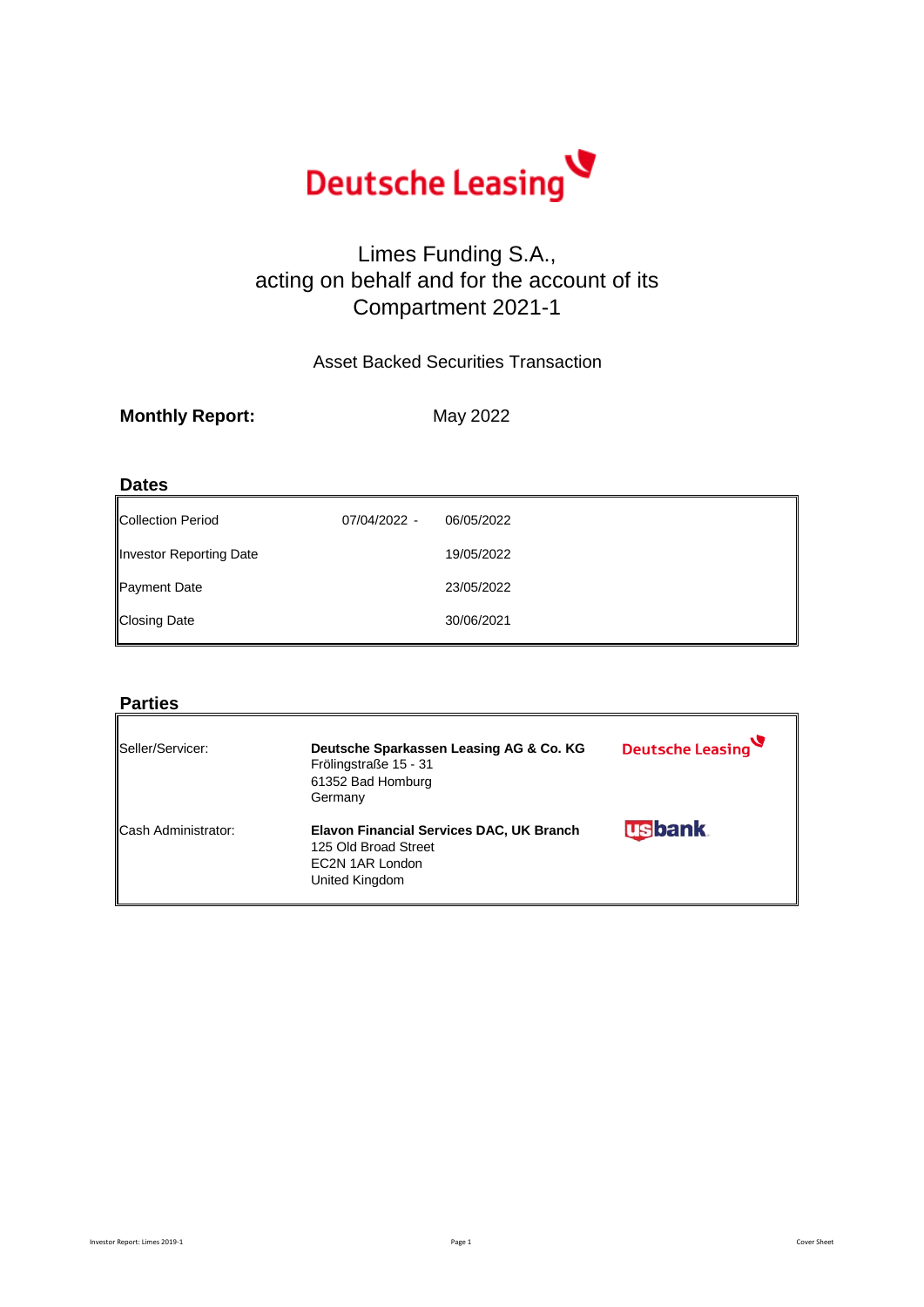Investor Reporting Date: 19 May 2022 Payment Date: 23 May 2022 Monthly Collection Period: 07 April 2022 - 06 May 2022 Interest Period: 22 April 2022 - 23 May 2022 Period Number: 11

### **Table of Contents**

| Parties                      | Go to ' Parties'              |
|------------------------------|-------------------------------|
| <b>Counterparty History</b>  | Go to 'Counterparty History'  |
| <b>Dates</b>                 | Go to 'Dates'                 |
| <b>Counterparty Ratings</b>  | Go to 'Counterparty Ratings'  |
| Notes                        | Go to 'Notes'                 |
| <b>Issuer Accounts</b>       | Go to 'Issuer Accounts'       |
| <b>Swap</b>                  | Go to 'Swap'                  |
| <b>ADA &amp; PoP</b>         | Go to 'ADA & PoP'             |
| <b>Risk Retention</b>        | Go to 'Risk Retention'        |
| <b>Collection Report</b>     | Go to 'Collection Report'     |
| Performance                  | Go to 'Performance'           |
| <b>Amortisation Schedule</b> | Go to 'Amortisation Schedule' |
| <b>Stratification Tables</b> | Go to 'Stratification Tables' |
| Glossary                     | Go to 'Glossary'              |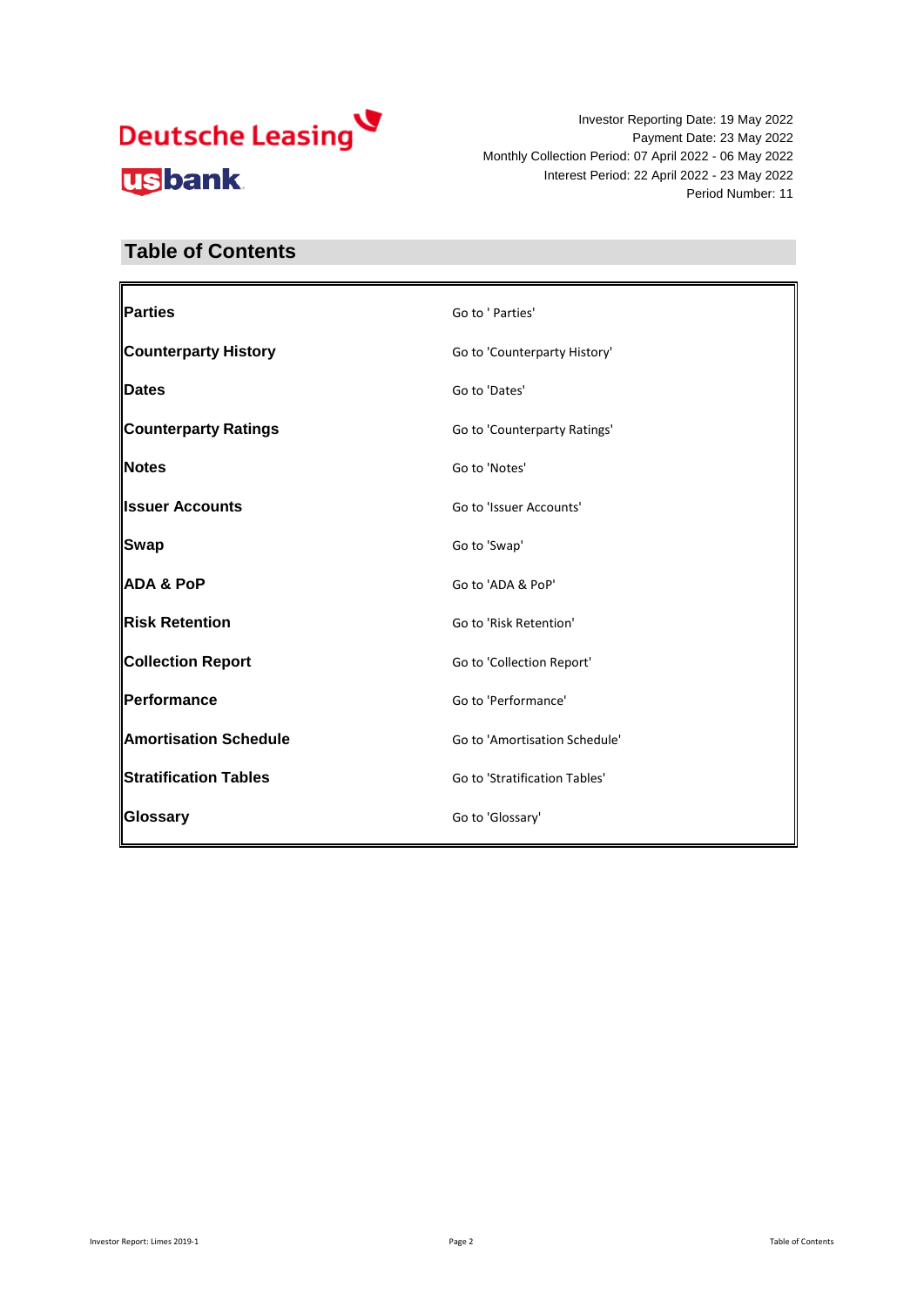

#### **Transaction Parties**

| Issuer                                                        | Limes Funding S.A., acting on behalf and for<br>the account of its Compartment Limes 2019-1<br>6, Rue Eugène Ruppert<br>2453 Luxembourg<br>Luxembourg<br>LU-LimesFunding@Intertrustgroup.com<br>+352 26 449993 |
|---------------------------------------------------------------|----------------------------------------------------------------------------------------------------------------------------------------------------------------------------------------------------------------|
| Seller / Servicer /<br>Subordinated Lender                    | Deutsche Sparkassen Leasing AG & Co. KG<br>Frölingstraße 15 - 31<br>61352 Bad Homburg<br>Germany<br>ruediger.moll@deutsche-leasing.com<br>+49 6172 88-1383                                                     |
| Corporate Services Provider /<br>Back-up Servicer Facilitator | Intertrust (Luxembourg) S.a.r.l.<br>6 Rue Eugène Ruppert<br>2453 Luxembourg<br>Luxembourg<br>LU-LimesFunding@Intertrustgroup.com<br>+352 26 449993                                                             |
| Swap Counterparty                                             | <b>DZ Bank AG</b><br>Platz der Republik<br>60325 Frankfurt am Main<br>Germany<br>tom.oelrich@dzbank.de<br>+49 69 7447 4341                                                                                     |
| Trustee                                                       | <b>Intertrust Trustees GmbH</b><br>Eschersheimer Landstraße 14<br>60322 Frankfurt am Main<br>Federal Republic of Germany<br>Frankfurt@intertrustgroup.com<br>+49 69 64350 8913                                 |
| Data Trustee                                                  | Data Custody Agent Services B.V.<br>Prins Bernhardplein 200<br>1097 JB Amsterdam<br>Netherlands<br>cmsstructuring@intertrustgroup.com                                                                          |
| Account Bank / Paying Agent /<br>Interest Determination Agent | <b>Elavon Financial Services DAC</b><br>Block F1, Cherrywood Business Park<br>Cherrywood, Dublin 18<br>D18 W2X7 Ireland<br>Dublin.mbs@usbank.com / mbs.erg.london@usbank.com<br>+44 207 330 2144               |
| Registrar                                                     | <b>Elavon Financial Services DAC</b><br>Block F1, Cherrywood Business Park<br>Cherrywood, Dublin 18<br>D18 W2X7 Ireland<br>MBS.ERG.London@USBank.com<br>+44 207 330 2000                                       |
| Cash Administrator                                            | U.S. Bank Global Corporate Trust Limited<br>125 Old Broad Street<br>EC2N 1AR London<br>United Kingdom<br>Dublin.mbs@usbank.com / mbs.erg.london@usbank.com<br>+44 207 330 2144                                 |
| Rating Agency                                                 | Fitch Ratings - a branch of Fitch Ratings Ireland Limited<br>Neue Mainzer Straße 46-50<br>60311 Frankfurt am Main<br>Germany<br>abssurveillance@fitchratings.com                                               |
| Rating Agency                                                 | S&P Global Ratings Europe Limited (Niederlassung Deutschland)<br>OpernTurm<br>Bockenheimer Landstraße 2<br>60306 Frankfurt am Main<br>Germany<br>ABSEuropeanSurveillance@standardandpoors.com                  |
| Arranger /<br>Joint Lead Manager                              | Société Générale S.A.<br>29 Boulevard Haussmann<br>75009 Paris<br>France<br>jan.groesser@sgcib.com<br>+49 69 7174 225                                                                                          |
| Joint Lead Manager                                            | <b>Bayerische Landesbank</b><br>Brienner Straße 18<br>80333 Munich<br>Federal Republic of Germany<br>Marc.Wolf@bayernlb.co.uk                                                                                  |
| Manager                                                       | <b>DZ Bank AG</b><br>Platz der Republik<br>60325 Frankfurt am Main<br>Germany<br>tom.oelrich@dzbank.de                                                                                                         |
| Manager                                                       | Landesbank Baden-Württemberg<br>Am Hauptbahnhof 2<br>70173 Stuttgart<br>Germany<br>Juergen.Groth@lbbw.de<br>+49 711 12749721                                                                                   |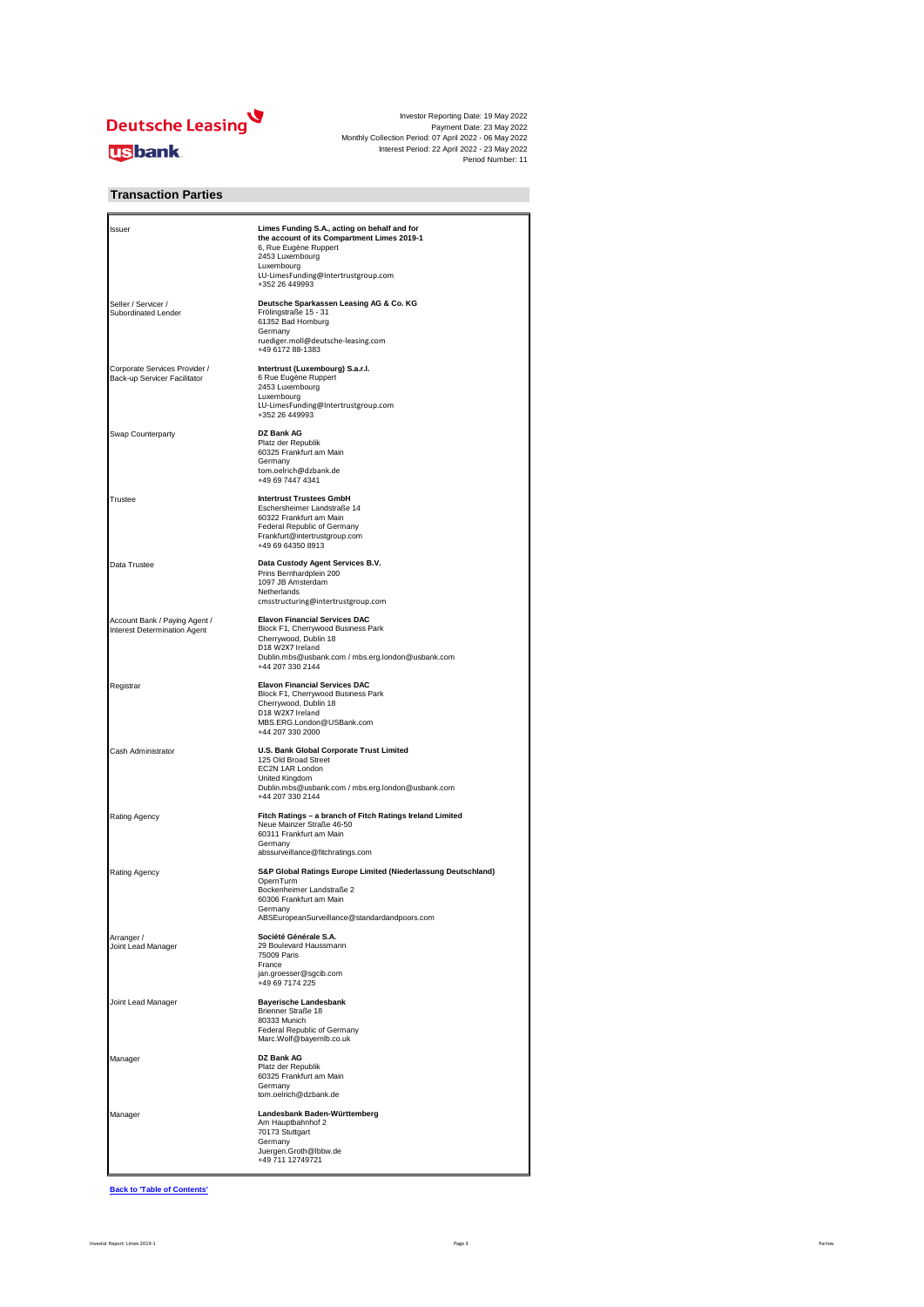

#### **Counterparty History**

| Party |  |
|-------|--|
|       |  |
|       |  |
|       |  |
|       |  |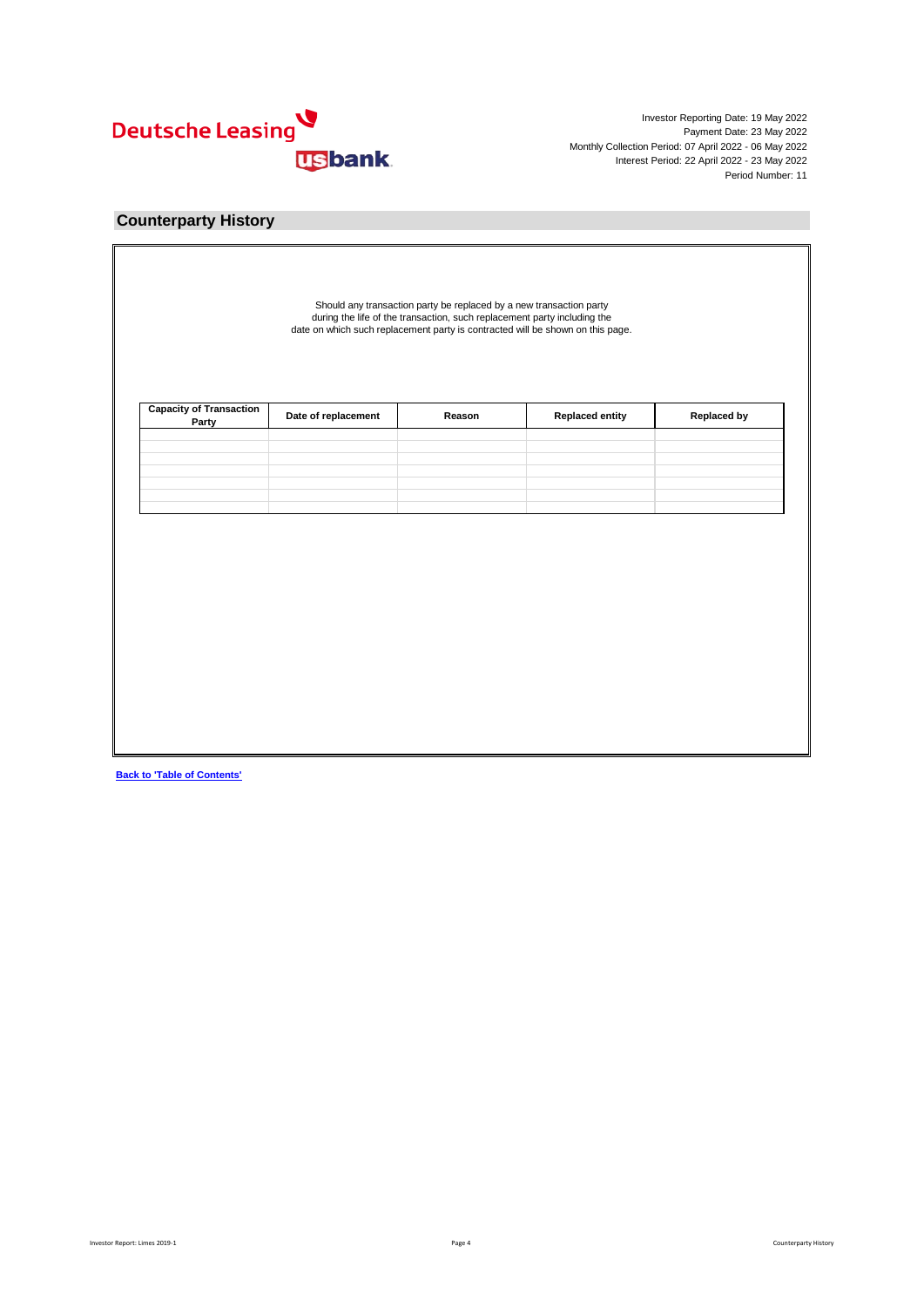Investor Reporting Date: 19 May 2022 Payment Date: 23 May 2022 Monthly Collection Period: 07 April 2022 - 06 May 2022 Interest Period: 22 April 2022 - 23 May 2022 Period Number: 11

#### **Dates**

| Initial Cut-Off Date                    | 07/06/2021 |            |      |
|-----------------------------------------|------------|------------|------|
| <b>Closing Date</b>                     | 30/06/2021 |            |      |
| <b>Final Maturity Date</b>              | 22/09/2030 |            |      |
|                                         |            |            | Days |
| Collection Period (from incl. to incl.) | 07/04/2022 | 06/05/2022 | 30   |
| Interest Period (from incl. to excl.)   | 22/04/2022 | 23/05/2022 | 31   |
|                                         |            |            |      |
| <b>Reporting Period</b>                 | 11         |            |      |
| Interest Determination Date             | 20/04/2022 |            |      |
| Cut-Off Date                            | 06/05/2022 |            |      |
| <b>Investor Reporting Date</b>          | 19/05/2022 |            |      |
| Payment Date                            | 23/05/2022 |            |      |
|                                         | 22/06/2022 |            |      |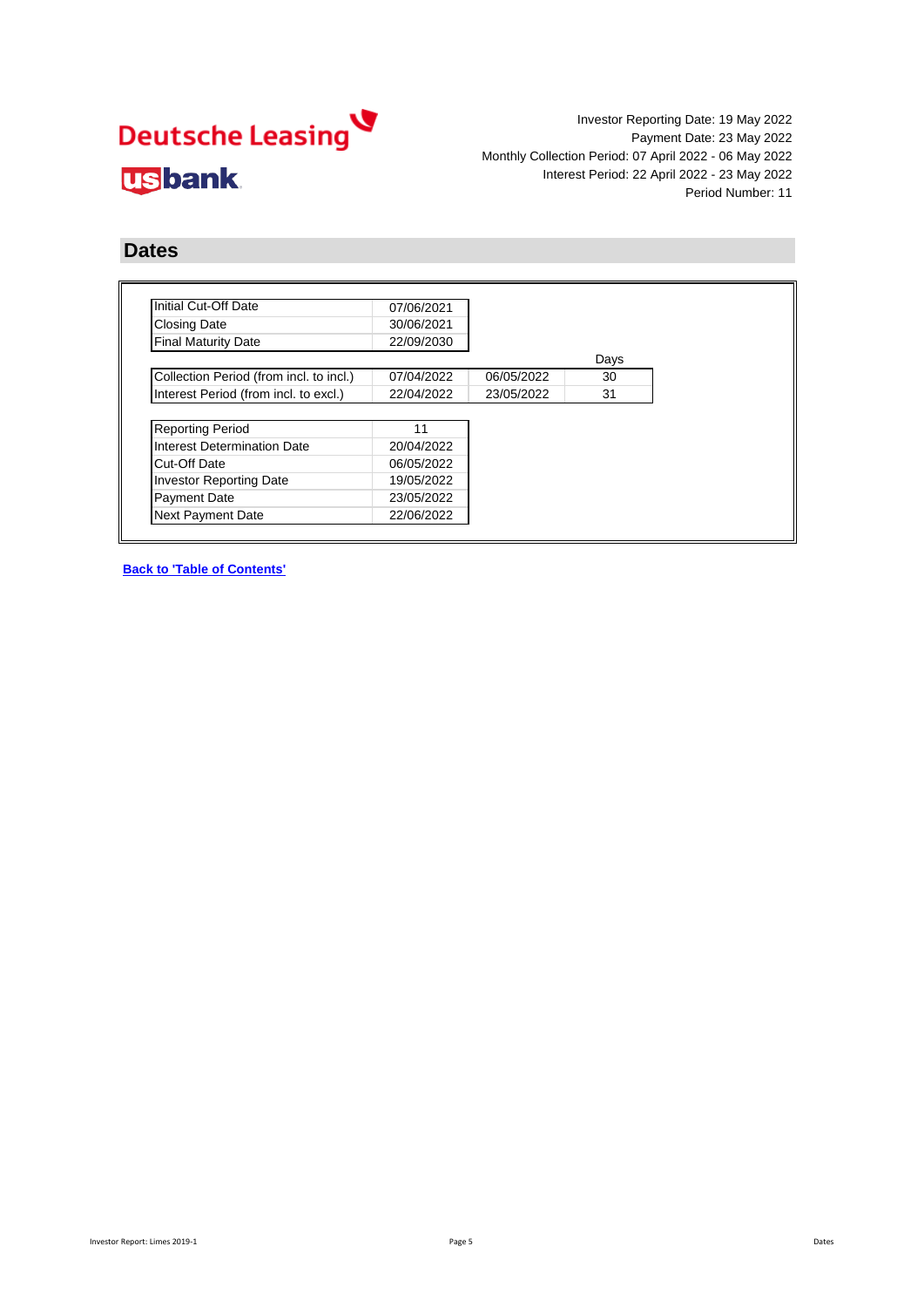#### **Counterparty Ratings**

|                          |                                          |            | Fitch     |                      |          |  |         | S&P                                             |          |         |  |                    |                                        |  |  |  |  |  |  |  |  |  |  |  |  |  |  |  |  |       |             |
|--------------------------|------------------------------------------|------------|-----------|----------------------|----------|--|---------|-------------------------------------------------|----------|---------|--|--------------------|----------------------------------------|--|--|--|--|--|--|--|--|--|--|--|--|--|--|--|--|-------|-------------|
|                          |                                          |            | Current   |                      | Required |  | Current |                                                 | Required | Trigger |  |                    |                                        |  |  |  |  |  |  |  |  |  |  |  |  |  |  |  |  | Event | Consequence |
|                          |                                          | short-term | long-term | short-term long-term |          |  |         | short-term   long-term   short-term   long-term |          | Breach? |  |                    |                                        |  |  |  |  |  |  |  |  |  |  |  |  |  |  |  |  |       |             |
|                          |                                          |            |           |                      |          |  |         |                                                 |          |         |  |                    |                                        |  |  |  |  |  |  |  |  |  |  |  |  |  |  |  |  |       |             |
| <b>Account Bank</b>      | Elavon Financial Services DAC, UK Branch | $F1+$      | AA-       | F <sub>1</sub>       | А        |  | $A-1+$  | AA-                                             |          | No      |  | Replacement        | Account Bank must be replaced          |  |  |  |  |  |  |  |  |  |  |  |  |  |  |  |  |       |             |
|                          |                                          |            |           |                      |          |  |         |                                                 |          |         |  |                    |                                        |  |  |  |  |  |  |  |  |  |  |  |  |  |  |  |  |       |             |
| <b>Swap Counterparty</b> | DZ Bank                                  | $F1+$      | AA-       | F <sub>1</sub>       |          |  | $A-1$   | A+                                              | А-       | No      |  | Collateral posting | Swap Counterparty must post collateral |  |  |  |  |  |  |  |  |  |  |  |  |  |  |  |  |       |             |
| <b>Swap Counterparty</b> | DZ Bank                                  | $F1+$      | AA-       | F <sub>3</sub>       | BBB-     |  | $A-1$   | $A+$                                            | A-       | No      |  | Replacement        | Swap Counterparty must be replaced     |  |  |  |  |  |  |  |  |  |  |  |  |  |  |  |  |       |             |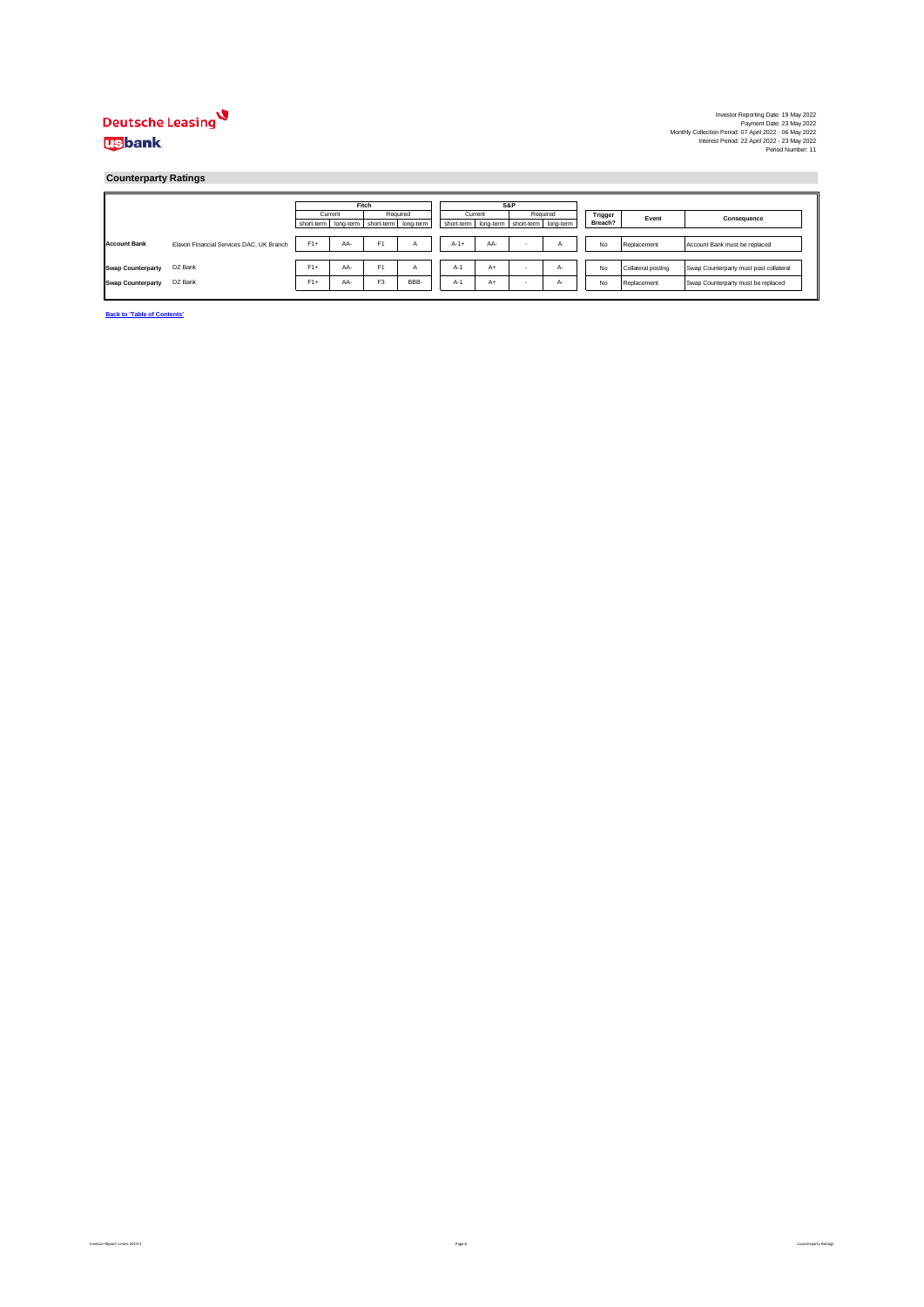Investor Reporting Date: 19 May 2022 Payment Date: 23 May 2022 Monthly Collection Period: 07 April 2022 - 06 May 2022 Interest Period: 22 April 2022 - 23 May 2022 Period Number: 11

**Notes**

|                                                                       | <b>Class A Notes</b>    | <b>Class B Notes</b> | <b>Subordinated Loan</b> |
|-----------------------------------------------------------------------|-------------------------|----------------------|--------------------------|
| Rating at Closing - Fitch                                             | AAA                     | not rated            | not rated                |
| Rating at Closing - S&P                                               | AAA                     | not rated            | not rated                |
| <b>Final Maturity Date</b>                                            | 22/09/2030              | 22/09/2030           | 22/09/2030               |
| <b>ISIN</b>                                                           | XS2349275235            | n.a.                 | n.a.                     |
| Common Code                                                           | 234927523               | n.a.                 | n.a.                     |
| Aggregate Outstanding Note Principal Amount (at Closing)              | 588.200.000             | 61.800.000.00        | 3.250.000.00             |
| Number of Notes                                                       | 5.882                   | $\mathbf{1}$         | n.a.                     |
| Denomination                                                          | 100.000                 | n.a.                 | n.a.                     |
| Coupon Type                                                           | Floating                | Fixed                | Fixed                    |
| <b>Index Rate</b>                                                     | 1 month Euribor         |                      |                          |
| Margin                                                                | 0.70%                   | 1.00%                | 1.50%                    |
| Coupon                                                                | 1 month Euribor + 0.70% | 1.00%                | 1.50%                    |
| <b>Issue Price</b>                                                    | 100.842%                | 100.000%             | n.a.                     |
| Day Count Convention                                                  | Act/360                 | Act/360              | Act/360                  |
|                                                                       |                         |                      |                          |
| Rating currently - Fitch                                              | AAA                     | not rated            | not rated                |
| Rating currently - S&P                                                | AAA                     | not rated            | not rated                |
| Interest amount due                                                   | 45.938.42               | 53.216.67            | 4.197.92                 |
| Interest amount paid                                                  | 45.938.42               | 53.216.67            | 4.197.92                 |
| Interest amount paid - per EUR 100,000 denomination                   | 7.81                    | n.a.                 | n.a.                     |
| Principal amount paid - per EUR 100,000 denomination                  | 3.076.20                | n.a.                 | n.a.                     |
| Total unpaid interest amount (beginning balance)                      | 0.00                    | 0.00                 | 0.00                     |
| Total unpaid interest amount (ending balance)                         | 0.00                    | 0.00                 | 0.00                     |
|                                                                       |                         |                      |                          |
| Aggregate Outstanding Note Principal Amount (previous Payment Date)   | 407,091,582.67          | 61.800.000.00        | 3.250.000.00             |
| <b>Principal Payment</b>                                              | 18.094.201.67           | 0.00                 | 0.00                     |
| Aggregate Outstanding Note Principal Amount (on current Payment Date) | 388.997.381.00          | 61.800.000.00        | 3.250.000.00             |
|                                                                       | 66.13%                  | 100.00%              | n.a.                     |
| Notes Factor                                                          |                         |                      |                          |
|                                                                       |                         |                      |                          |
| Credit Enhancement (at Closing)                                       | 10.01%                  | 0.50%                | n.a.                     |

On any Payment Date following the Cut-Off Date on which the Aggregate Outstanding Portfolio Principal Amount represents less than 10 per cent of the Aggregate<br>Outstanding Portfolio Principal Amount as of the Initial Cut-O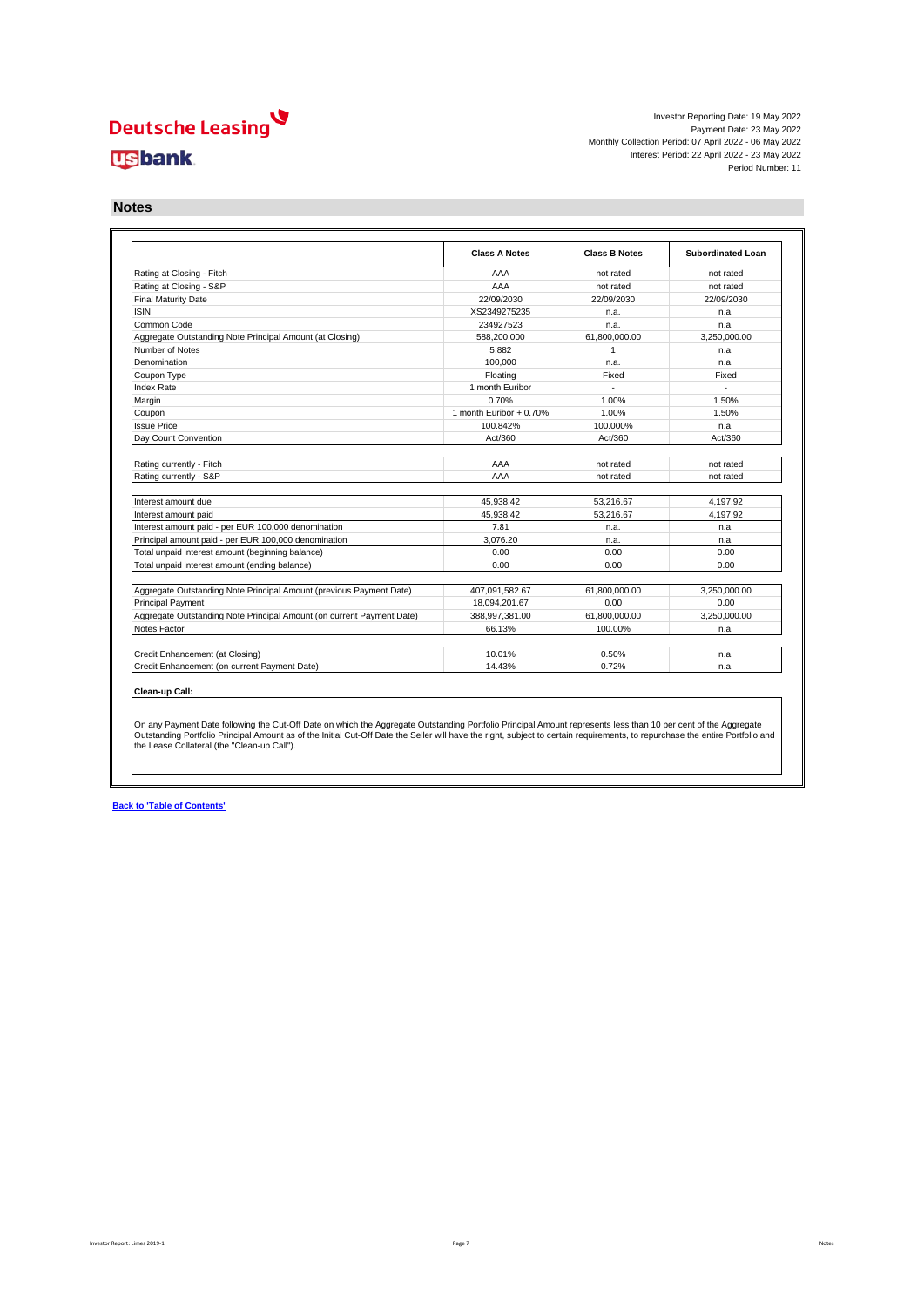

#### **Issuer Accounts**

| <b>Distribution Account Ledger</b>                                                   |                |
|--------------------------------------------------------------------------------------|----------------|
| Opening balance (before application of the PoP)                                      | 22,845,953.61  |
| - Amounts paid in the course of the PoP                                              | 22,845,953.61  |
| = Ending balance (after application of the PoP)                                      | 0.00           |
| <b>Liquidity Reserve Account Ledger</b>                                              |                |
| Liquidity Reserve Required Amount (previous Payment Date)                            | 3,250,000.00   |
| Liquidity Reserve Required Amount (current Payment Date)                             | 3,250,000.00   |
| Opening balance (before application of the PoP)                                      | 3,250,000.00   |
| - Amounts paid to the Distribution Account Ledger                                    | 3,250,000.00   |
| + Amounts paid back to the Liquidity Reserve Account Ledger in the course of the PoP | 3,250,000.00   |
| = Ending balance (after application of the PoP)                                      | 3,250,000.00   |
| <b>Commingling Reserve Account Ledger</b>                                            |                |
| Opening balance (before application of the PoP)                                      | 70,280.45      |
| + Amounts paid by Deutsche Leasing to the Commingling Reserve Account Ledger         | 0.00           |
| - Amounts withdrawn to flow into the Available Distribution Amount                   | 0.00           |
| <b>Commingling Reserve Excess Amount</b>                                             | 70,280.45      |
| = Ending balance (after application of the PoP)                                      | 0.00           |
| Swap Cash Collateral Account                                                         |                |
| Opening balance                                                                      | 0.00           |
| - Amounts paid from the Issuer to the Swap Counterparty                              | 0.00           |
| + Amounts received by the Issuer from the Swap Counterparty                          | 0.00           |
| = Ending balance (after application of the PoP)                                      | 0.00           |
| <b>Commingling Reserve Required Amount</b>                                           | 0.00           |
| Scheduled Collections for the following Collection Period                            | 16,851,079.62  |
| 0.25% of the Aggregate Outstanding Portfolio Principal Amount                        | 1,126,993.45   |
| <b>Commingling Reserve Reduction Amount</b>                                          | 19,970,261.90  |
| <b>Commingling Reserve Reduction Amount</b>                                          | 19,970,261.90  |
| (i) Aggregate Outstanding Portfolio Principal Amount                                 | 450,797,381.00 |
| (ii) difference, if positive, of (A) less (B)                                        | 4.43%          |
| (A)                                                                                  | 14.43%         |
| (B) Minimum Class A Credit Enhancement                                               | 10.00%         |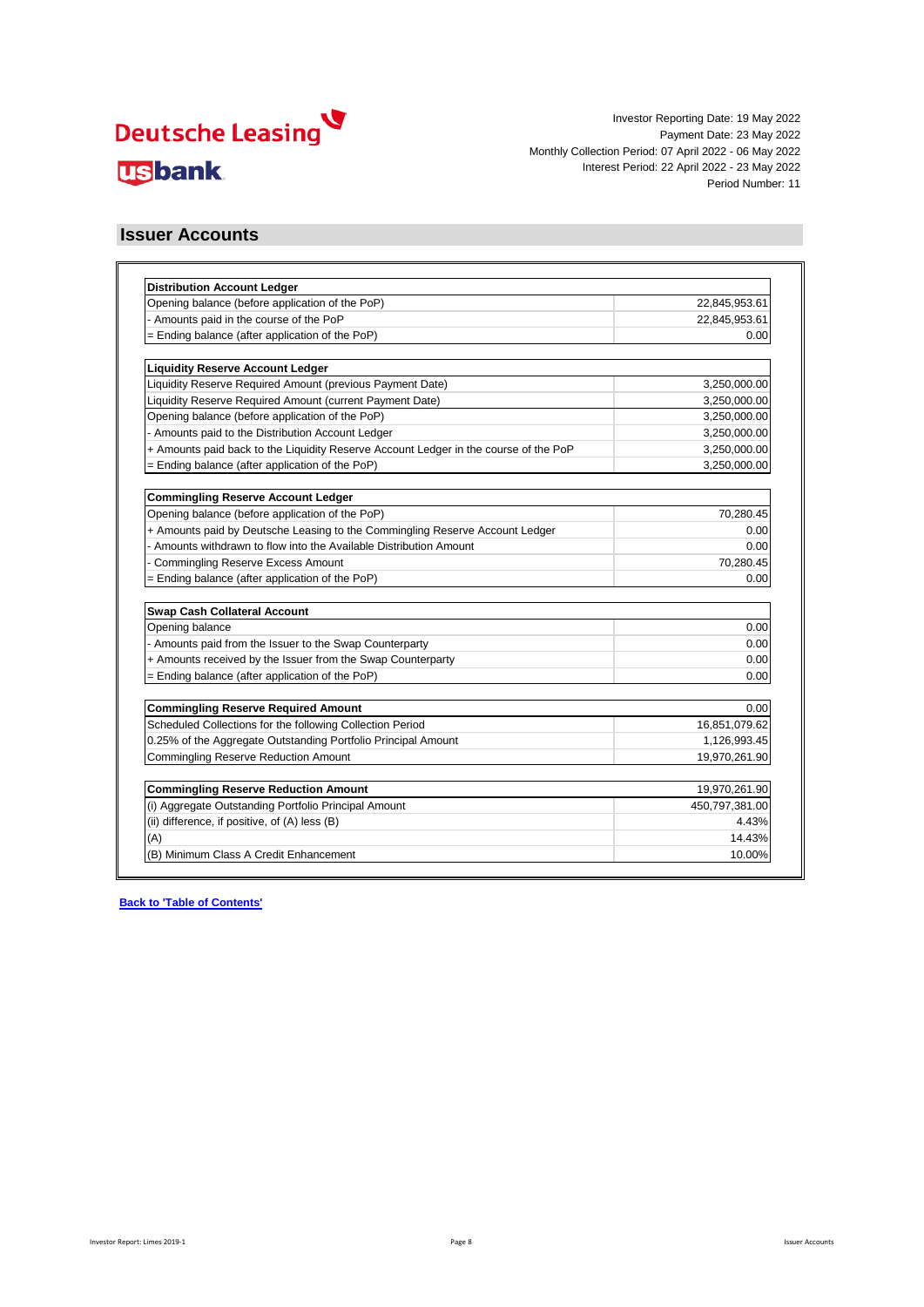Investor Reporting Date: 19 May 2022<br>Payment Date: 23 May 2022<br>Monthly Collection Period: 07 April 2022 - 06 May 2022<br>Interest Period: 22 April 2022 - 23 May 2022<br>Period Number: 11

**Swap**

| Swap Notional Amount<br>Swap Rate                                          | 407,091,582.67<br>$-0.4690%$     |
|----------------------------------------------------------------------------|----------------------------------|
|                                                                            |                                  |
| Issuer pays to Swap Counterparty<br>Issuer receives from Swap Counterparty | $-164,408.46$<br>$-199,463.57$   |
| Net Swap Payment                                                           | 35,055.11                        |
| Net Swap Receipt                                                           | 0.00                             |
| <b>Payment Date</b>                                                        | <b>Swap Notional Amount</b>      |
| May-22                                                                     | 407,091,582.67                   |
| Jun-22                                                                     | 388,997,381.00                   |
| <b>Jul-22</b>                                                              | 373,385,354.12                   |
| Aug-22                                                                     | 358,070,363.28                   |
| Sep-22                                                                     | 342,811,243.46                   |
| Oct-22                                                                     | 328,028,301.66                   |
| <b>Nov-22</b>                                                              | 312,808,531.14                   |
| Dec-22                                                                     | 297,779,061.07                   |
| Jan-23<br>Feb-23                                                           | 283,450,317.39                   |
| Mar-23                                                                     | 269,287,880.12<br>254,930,243.00 |
| Apr-23                                                                     | 241,326,659.51                   |
| $May-23$                                                                   | 227,887,716.38                   |
| Jun-23                                                                     | 214,445,587.18                   |
| $Jul-23$                                                                   | 200,800,929.01                   |
| Aug-23                                                                     | 187,608,990.08                   |
| Sep-23                                                                     | 174,480,130.11                   |
| Oct-23                                                                     | 162,030,656.23                   |
| Nov-23                                                                     | 149,962,753.59                   |
| <b>Dec-23</b>                                                              | 137,701,419.50                   |
| Jan-24                                                                     | 126,240,671.42                   |
| Feb-24                                                                     | 114,615,104.74                   |
| Mar-24                                                                     | 103,952,742.22                   |
| Apr-24                                                                     | 93,204,250.05                    |
| May-24                                                                     | 83,042,563.56                    |
| Jun-24                                                                     | 72,848,582.96                    |
| Jul-24                                                                     | 62,654,824.28                    |
| Aug-24                                                                     | 52,736,363.30                    |
| Sep-24                                                                     | 43,727,707.82                    |
| Oct-24                                                                     | 35,076,268.76                    |
| Nov-24<br>Dec-24                                                           | 26,988,516.05                    |
| Jan-25                                                                     | 19,369,039.10<br>12,081,111.55   |
| Feb-25                                                                     | 5,065,480.12                     |
| Mar-25                                                                     | 0.00                             |
| Apr-25                                                                     | 0.00                             |
| May-25                                                                     | 0.00                             |
| <b>Jun-25</b>                                                              | 0.00                             |
| <b>Jul-25</b>                                                              | 0.00                             |
| Aug-25                                                                     | 0.00                             |
| Sep-25                                                                     | 0.00                             |
| Oct-25                                                                     | 0.00                             |
| <b>Nov-25</b>                                                              | 0.00                             |
| Dec-25                                                                     | 0.00                             |
| Jan-26                                                                     | 0.00                             |
| Feb-26                                                                     | 0.00                             |
| Mar-26                                                                     | 0.00                             |
| Apr-26                                                                     | 0.00                             |
| May-26                                                                     | 0.00                             |
| <b>Jun-26</b>                                                              | 0.00                             |
| Jul-26                                                                     | 0.00                             |
| Aug-26                                                                     | 0.00<br>0.00                     |
| Sep-26<br>Oct-26                                                           | 0.00                             |
| <b>Nov-26</b>                                                              | 0.00                             |
| Dec-26                                                                     | 0.00                             |
| Jan-27                                                                     | 0.00                             |
| Feb-27                                                                     | 0.00                             |
| Mar-27                                                                     | 0.00                             |
| Apr-27                                                                     | 0.00                             |
| May-27                                                                     | 0.00                             |
| Jun-27                                                                     | 0.00                             |
| Jul-27                                                                     | 0.00                             |
| Aug-27                                                                     | 0.00                             |
| Sep-27                                                                     | 0.00                             |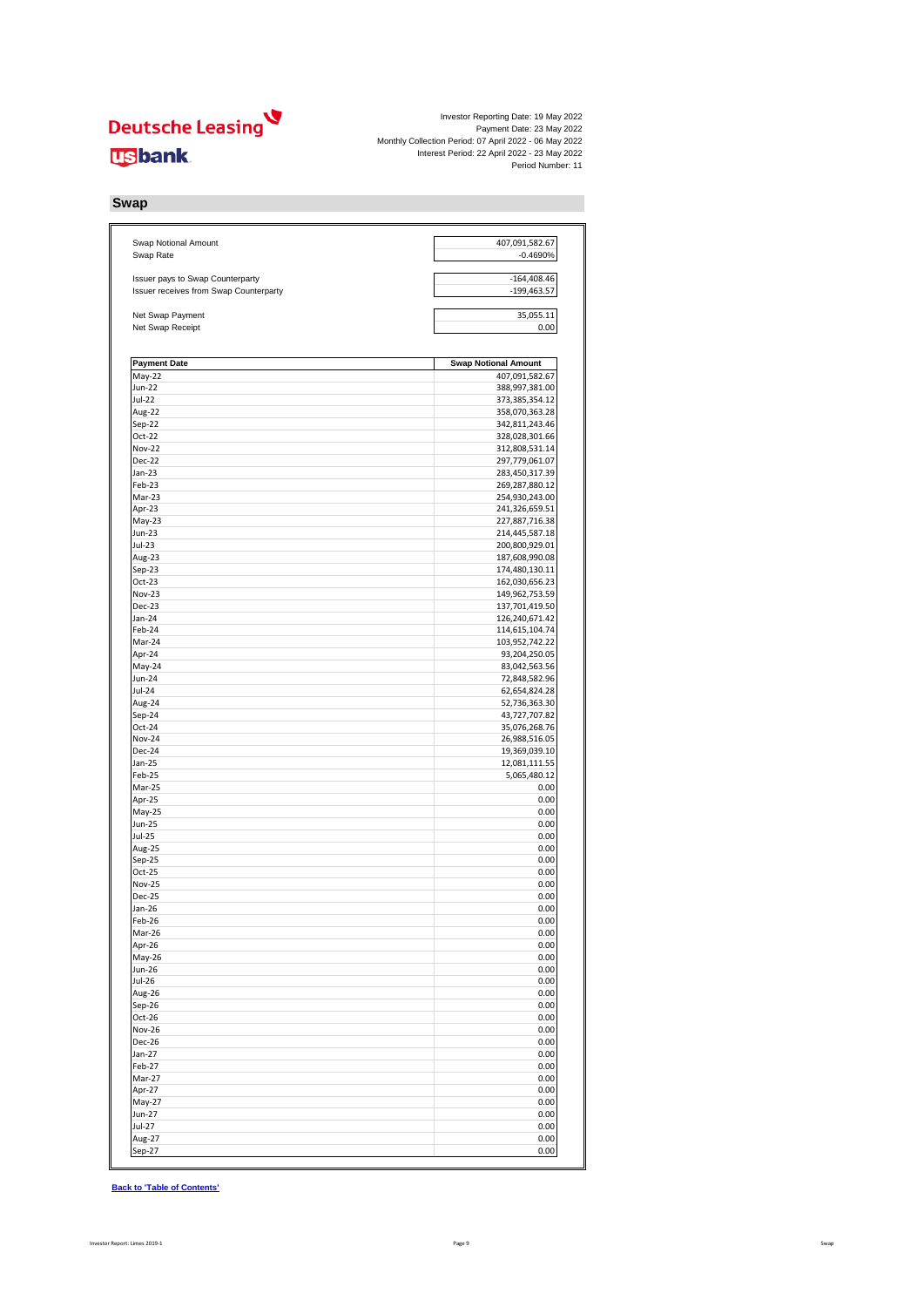# Deutsche Leasing

### **usbank**

#### **Available Distribution Amount & Priority of Payments**

| (a) any Collections and Deemed Collections received or collected by the Servicer pursuant to the<br>Receivables Purchase Agreement during the relevant Collection Period immediately preceding<br>such Payment Date                                                                                                 | 19.595.953.61 |
|---------------------------------------------------------------------------------------------------------------------------------------------------------------------------------------------------------------------------------------------------------------------------------------------------------------------|---------------|
| (b) the amount standing to the credit of the Liquidity Reserve Account Ledger                                                                                                                                                                                                                                       | 3.250.000.00  |
| (c) the Net Swap Receipts                                                                                                                                                                                                                                                                                           | 0.00          |
| (d) the Enforcement Proceeds                                                                                                                                                                                                                                                                                        | 0.00          |
| (e) upon the occurrence of a Servicer Termination Event, the amounts standing to the credit of the<br>Commingling Reserve Account Ledger to the extent that the Servicer has, as of the relevant<br>Payment Date, failed to transfer to the Issuer any Collections in relation to the relevant Collection<br>Period | 0.00          |
| (f) any other amounts (if any) standing to the credit of the Distribution Account Ledger                                                                                                                                                                                                                            | 0.00          |
| <b>Available Distribution Amount</b>                                                                                                                                                                                                                                                                                | 22,845,953.61 |

| <b>Principal Redemption</b>                                                      |                |
|----------------------------------------------------------------------------------|----------------|
| Aggregate Outstanding Portfolio Principal Amount                                 | 450.797.381.00 |
| Aggregate Outstanding Note Principal Amount of all Notes (previous Payment Date) | 468.891.582.67 |
| Required Principal Redemption Amount                                             | 18.094.201.67  |
| Class A Principal Redemption Amount                                              | 18.094.201.67  |
| Class B Principal Redemption Amount                                              | 0.00           |
| Subordinated Loan Redemption Amount                                              | 0.00           |

Enforcement Event No

| <b>Pre-Enforcement Priority of Payments</b>                                                                                                                                                                                                                                                                                                                                 | Due           | Paid          | <b>Available Distribution</b><br>Amount remaining | <b>Shortfall</b> |
|-----------------------------------------------------------------------------------------------------------------------------------------------------------------------------------------------------------------------------------------------------------------------------------------------------------------------------------------------------------------------------|---------------|---------------|---------------------------------------------------|------------------|
|                                                                                                                                                                                                                                                                                                                                                                             |               |               | 22.845.953.61                                     |                  |
| (a) any due and payable Statutory Claims                                                                                                                                                                                                                                                                                                                                    | 0.00          | 0.00          | 22,845,953.61                                     | 0.00             |
| (b) any due and payable Trustee Expenses                                                                                                                                                                                                                                                                                                                                    | 0.00          | 0.00          | 22.845.953.61                                     | 0.00             |
| (c) any due and payable Administrative Expenses                                                                                                                                                                                                                                                                                                                             | 14.594.68     | 14.594.68     | 22.831.358.93                                     | 0.00             |
| (d) any due and payable Servicing Fee to the Servicer                                                                                                                                                                                                                                                                                                                       | 0.00          | 0.00          | 22.831.358.93                                     | 0.00             |
| (e) any due and payable Net Swap Payments and swap termination payments under the Swap<br>Agreement to the Swap Counterparty (provided that the Swap Counterparty is not the defaulting<br>party (as defined in the Swap Agreement) and there has been no termination of the Swap<br>Agreement (due to a termination event relating to the Swap Counterparty's downgrade)); | 35.055.11     | 35.055.11     | 22.796.303.82                                     | 0.00             |
| (f) any due and payable Class A Interest Amount on the Class A Notes, plus any Interest Shortfall of<br>the Class A Notes                                                                                                                                                                                                                                                   | 45.938.42     | 45.938.42     | 22.750.365.40                                     | 0.00             |
| (q) the Liquidity Reserve Required Amount to the Liquidity Reserve Account Ledger                                                                                                                                                                                                                                                                                           | 3.250.000.00  | 3.250.000.00  | 19.500.365.40                                     | 0.00             |
| (h) the Class A Principal Redemption Amount in respect of the redemption of the Class A Notes<br>until the Aggregate Outstanding Note Principal Amount of the Class A Notes is reduced to zero                                                                                                                                                                              | 18,094,201.67 | 18,094,201.67 | 1,406,163.73                                      | 0.00             |
| (i) any due and payable Class B Interest Amount on the Class B Note, plus any Interest Shortfall of<br>the Class B Note                                                                                                                                                                                                                                                     | 53.216.67     | 53.216.67     | 1.352.947.06                                      | 0.00             |
| (i) the Class B Principal Redemption Amount in respect of the redemption of the Class B Note until<br>the Aggregate Outstanding Note Principal Amount of the Class B Note is reduced to zero                                                                                                                                                                                | 0.00          | 0.00          | 1,352,947.06                                      | 0.00             |
| (k) in or towards payment of the Subordinated Swap Amount                                                                                                                                                                                                                                                                                                                   | 0.00          | 0.00          | 1,352,947.06                                      | 0.00             |
| (I) any due and payable Subordinated Loan Interest, including any Subordinated Loan Interest<br>Shortfall Amount                                                                                                                                                                                                                                                            | 4.197.92      | 4.197.92      | 1.348.749.14                                      | 0.00             |
| (m) the Subordinated Loan Redemption Amount in respect of the redemption of the Subordinated<br>Loan until the Subordinated Loan is reduced to zero.                                                                                                                                                                                                                        | 0.00          | 0.00          | 1.348.749.14                                      | 0.00             |
| (n) any Excess Value to the Seller                                                                                                                                                                                                                                                                                                                                          | 1.348.749.14  | 1.348.749.14  | 0.00                                              | 0.00             |

Sum of payments: 22,845,953.61

| <b>Post-Enforcement Priority of Payments</b>                                                                                                                                                                                                                                                                                                                               | Due              | Paid | <b>Available Distribution</b><br>Amount remaining | Shortfall |
|----------------------------------------------------------------------------------------------------------------------------------------------------------------------------------------------------------------------------------------------------------------------------------------------------------------------------------------------------------------------------|------------------|------|---------------------------------------------------|-----------|
|                                                                                                                                                                                                                                                                                                                                                                            |                  |      | 0.00                                              |           |
| (a) any due and payable Statutory Claims                                                                                                                                                                                                                                                                                                                                   | 0.00             | 0.00 | 0.00                                              | 0.00      |
| (b) any due and payable Trustee Expenses                                                                                                                                                                                                                                                                                                                                   | 0.00             | 0.00 | 0.00                                              | 0.00      |
| (c) any due and payable Administrative Expenses                                                                                                                                                                                                                                                                                                                            | 0.00             | 0.00 | 0.00                                              | 0.00      |
| (d) any due and payable Servicing Fee to the Servicer                                                                                                                                                                                                                                                                                                                      | 0.00             | 0.00 | 0.00                                              | 0.00      |
| (e) any due and payable Net Swap Payments and swap termination payments under the Swap<br>Agreement to the Swap Counterparty (provided that the Swap Counterparty is not the defaulting<br>party (as defined in the Swap Agreement) and there has been no termination of the Swap<br>Agreement (due to a termination event relating to the Swap Counterparty's downgrade)) | 0.00             | 0.00 | 0.00                                              | 0.00      |
| (f) any due and payable Class A Interest Amount on the Class A Notes, plus any Interest Shortfall of<br>the Class A Notes                                                                                                                                                                                                                                                  | 0.00             | 0.00 | 0.00                                              | 0.00      |
| (q) any amount in respect of the redemption of the Class A Notes until the Aggregate Outstanding<br>Note Principal Amount of the Class A Notes is reduced to zero                                                                                                                                                                                                          | 0.00             | 0.00 | 0.00                                              | 0.00      |
| (h) any due and payable Class B Interest Amount on the Class B Note, plus any Interest Shortfall of<br>the Class B Notes                                                                                                                                                                                                                                                   | 0.00             | 0.00 | 0.00                                              | 0.00      |
| (i) any amount in respect of the redemption of the Class B Notes until the Aggregate Outstanding<br>Note Principal Amount of the Class B Notes is reduced to zero                                                                                                                                                                                                          | 0.00             | 0.00 | 0.00                                              | 0.00      |
| (i) in or towards payment of the Subordinated Swap Amount                                                                                                                                                                                                                                                                                                                  | 0.00             | 0.00 | 0.00                                              | 0.00      |
| (k) any due and payable Subordinated Loan Interest, including any Subordinated Loan Interest<br>Shortfall Amount                                                                                                                                                                                                                                                           | 0.00             | 0.00 | 0.00                                              | 0.00      |
| (I) any amounts in respect of the redemption of the Subordinated Loan until the Subordinated Loan<br>is reduced to zero                                                                                                                                                                                                                                                    | 0.00             | 0.00 | 0.00                                              | 0.00      |
| (m) any Excess Value to the Seller                                                                                                                                                                                                                                                                                                                                         | 0.00             | 0.00 | 0.00                                              | 0.00      |
|                                                                                                                                                                                                                                                                                                                                                                            |                  |      |                                                   |           |
|                                                                                                                                                                                                                                                                                                                                                                            | Sum of payments: | 0.00 |                                                   |           |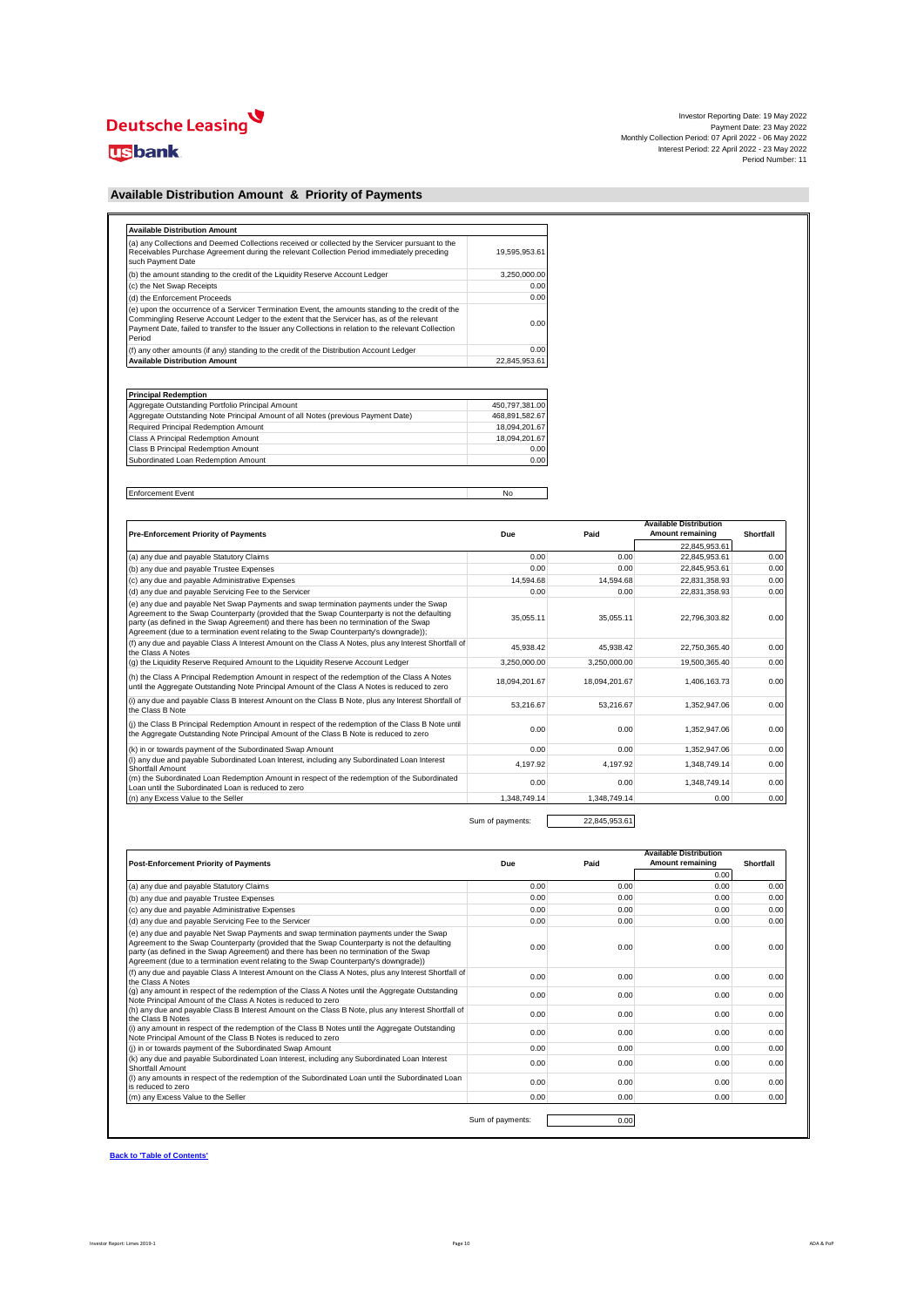#### **Risk Retention**

| 65,050,000.00<br>3,250,000.00<br><b>Credit Enhancement</b><br>(in EUR)<br>65,050,000.00<br>3,250,000.00<br><b>Total amount</b><br>(in EUR)<br>61,800,000.00<br>3.250.000.00                                                                                                                                                                                                                                                                                                                                                                                                                                                                                | 10.01%<br>0.50%<br><b>Credit Enhancement</b><br><b>Attachment Point</b><br>(in %)<br>(in %)<br>14.43%<br>0.72%<br>Retention<br>(in %)<br>14.43% | 9.51%<br>0.00%<br>13.71%<br>0.00%                                                                                                                                                                                                                                                                                                                                                                                                                                                                                                                                                                                                                                                                                                                                                                                                                                                                                                                     |
|------------------------------------------------------------------------------------------------------------------------------------------------------------------------------------------------------------------------------------------------------------------------------------------------------------------------------------------------------------------------------------------------------------------------------------------------------------------------------------------------------------------------------------------------------------------------------------------------------------------------------------------------------------|-------------------------------------------------------------------------------------------------------------------------------------------------|-------------------------------------------------------------------------------------------------------------------------------------------------------------------------------------------------------------------------------------------------------------------------------------------------------------------------------------------------------------------------------------------------------------------------------------------------------------------------------------------------------------------------------------------------------------------------------------------------------------------------------------------------------------------------------------------------------------------------------------------------------------------------------------------------------------------------------------------------------------------------------------------------------------------------------------------------------|
|                                                                                                                                                                                                                                                                                                                                                                                                                                                                                                                                                                                                                                                            |                                                                                                                                                 |                                                                                                                                                                                                                                                                                                                                                                                                                                                                                                                                                                                                                                                                                                                                                                                                                                                                                                                                                       |
|                                                                                                                                                                                                                                                                                                                                                                                                                                                                                                                                                                                                                                                            |                                                                                                                                                 |                                                                                                                                                                                                                                                                                                                                                                                                                                                                                                                                                                                                                                                                                                                                                                                                                                                                                                                                                       |
|                                                                                                                                                                                                                                                                                                                                                                                                                                                                                                                                                                                                                                                            |                                                                                                                                                 |                                                                                                                                                                                                                                                                                                                                                                                                                                                                                                                                                                                                                                                                                                                                                                                                                                                                                                                                                       |
|                                                                                                                                                                                                                                                                                                                                                                                                                                                                                                                                                                                                                                                            |                                                                                                                                                 |                                                                                                                                                                                                                                                                                                                                                                                                                                                                                                                                                                                                                                                                                                                                                                                                                                                                                                                                                       |
|                                                                                                                                                                                                                                                                                                                                                                                                                                                                                                                                                                                                                                                            |                                                                                                                                                 |                                                                                                                                                                                                                                                                                                                                                                                                                                                                                                                                                                                                                                                                                                                                                                                                                                                                                                                                                       |
|                                                                                                                                                                                                                                                                                                                                                                                                                                                                                                                                                                                                                                                            |                                                                                                                                                 |                                                                                                                                                                                                                                                                                                                                                                                                                                                                                                                                                                                                                                                                                                                                                                                                                                                                                                                                                       |
|                                                                                                                                                                                                                                                                                                                                                                                                                                                                                                                                                                                                                                                            |                                                                                                                                                 |                                                                                                                                                                                                                                                                                                                                                                                                                                                                                                                                                                                                                                                                                                                                                                                                                                                                                                                                                       |
|                                                                                                                                                                                                                                                                                                                                                                                                                                                                                                                                                                                                                                                            |                                                                                                                                                 |                                                                                                                                                                                                                                                                                                                                                                                                                                                                                                                                                                                                                                                                                                                                                                                                                                                                                                                                                       |
|                                                                                                                                                                                                                                                                                                                                                                                                                                                                                                                                                                                                                                                            |                                                                                                                                                 |                                                                                                                                                                                                                                                                                                                                                                                                                                                                                                                                                                                                                                                                                                                                                                                                                                                                                                                                                       |
|                                                                                                                                                                                                                                                                                                                                                                                                                                                                                                                                                                                                                                                            |                                                                                                                                                 |                                                                                                                                                                                                                                                                                                                                                                                                                                                                                                                                                                                                                                                                                                                                                                                                                                                                                                                                                       |
|                                                                                                                                                                                                                                                                                                                                                                                                                                                                                                                                                                                                                                                            |                                                                                                                                                 |                                                                                                                                                                                                                                                                                                                                                                                                                                                                                                                                                                                                                                                                                                                                                                                                                                                                                                                                                       |
|                                                                                                                                                                                                                                                                                                                                                                                                                                                                                                                                                                                                                                                            |                                                                                                                                                 |                                                                                                                                                                                                                                                                                                                                                                                                                                                                                                                                                                                                                                                                                                                                                                                                                                                                                                                                                       |
| 65.050.000.00                                                                                                                                                                                                                                                                                                                                                                                                                                                                                                                                                                                                                                              |                                                                                                                                                 |                                                                                                                                                                                                                                                                                                                                                                                                                                                                                                                                                                                                                                                                                                                                                                                                                                                                                                                                                       |
| Deutsche Leasing Sparkassen AG & Co. KG - in its capacity as Seller, as Subordinated Lender and as "originator" within the meaning of the Securitisation<br>Regulation - will retain for the life of the Transaction a material net economic interest of not less than 5 per cent. in the Transaction in accordance with article 6<br>paragraph (3)(d) of the Securitisation Regulation. The Seller will (i) retain, on an ongoing basis until the earlier of the redemption of the Class A Notes in full and<br>Subordinated Loan is equal to at least 5 per cent. of the nominal amount of the "securitised exposures" (i.e. the Purchased Receivables). |                                                                                                                                                 |                                                                                                                                                                                                                                                                                                                                                                                                                                                                                                                                                                                                                                                                                                                                                                                                                                                                                                                                                       |
|                                                                                                                                                                                                                                                                                                                                                                                                                                                                                                                                                                                                                                                            |                                                                                                                                                 | the Final Maturity Date, the Class B Note, in its capacity as Class B Note Purchaser, and (ii) retain, in its capacity as Subordinated Lender, on an ongoing basis<br>until the earlier of the redemption of the Class A Notes in full and the Final Maturity Date, a first loss tranche constituted by the claim for repayment of a loan<br>advance in an initial principal amount of EUR 3,250,000 (the "Subordinated Loan") made available by the Subordinated Lender to the Issuer under the<br>Subordinated Loan Agreement as of the Closing Date so that the sum of the aggregate principal amount of the Class B Notes and the principal amount of the<br>(i) Amount of Class A Notes privately-placed with investors other than the Seller and its affiliated companies (together the "Originator Group"): EUR 0<br>(iii) Amount of Class A Notes publicly-placed with investors which are not part of the Originator Group: EUR 588,200,000. |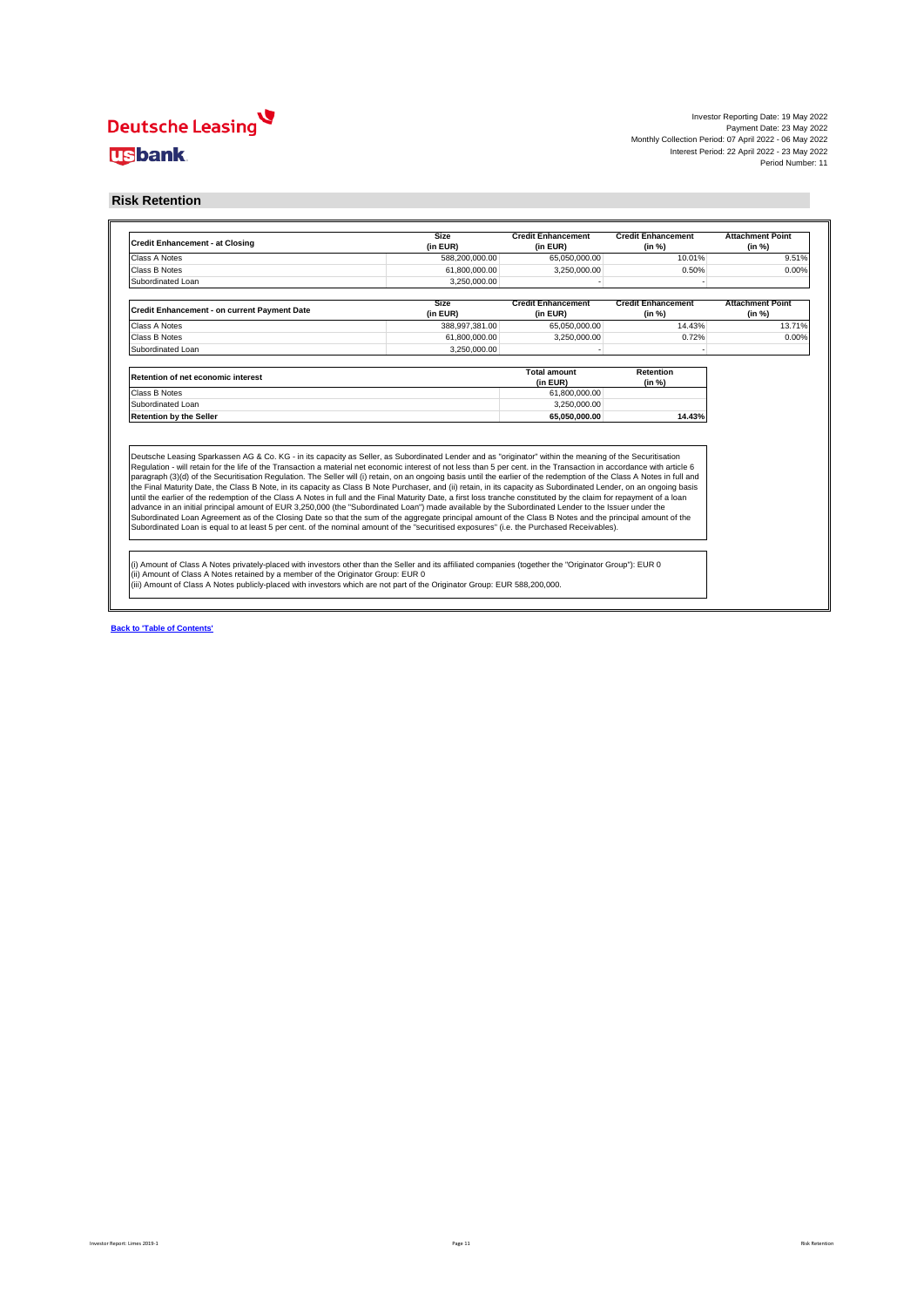

#### **Collection Report**

| Aggregate Outstanding Portfolio Principal Amount (previous Cut-Off Date)                            | 468,891,582.67 |
|-----------------------------------------------------------------------------------------------------|----------------|
|                                                                                                     |                |
| <b>Collections</b>                                                                                  | 19,595,953.61  |
| Interest                                                                                            | 1,538,799.85   |
| Recoveries (from Defaulted Receivables)                                                             | 24,653.91      |
| Principal prepayments                                                                               | 2,565,615.83   |
| Scheduled principal                                                                                 | 15,466,884.02  |
| <b>Deemed Collections</b>                                                                           |                |
| (a) any Purchased Receivable is not an Eligible Receivable                                          | 0.00<br>0.00   |
| (b) the Outstanding Principal Amount of a Purchased Receivable is reduced as a result of a Dilution | 0.00           |
| (c) any Purchased Receivable is affected by any defences or objections or any other counter claims  | 0.00           |
| (d) any Representations and Warranties prove to have been incorrect                                 | 0.00           |
|                                                                                                     |                |
| <b>Defaulted Receivables</b>                                                                        | 61,701.82      |
| Aggregate Outstanding Portfolio Principal Amount (current Cut-Off Date)                             | 450,797,381.00 |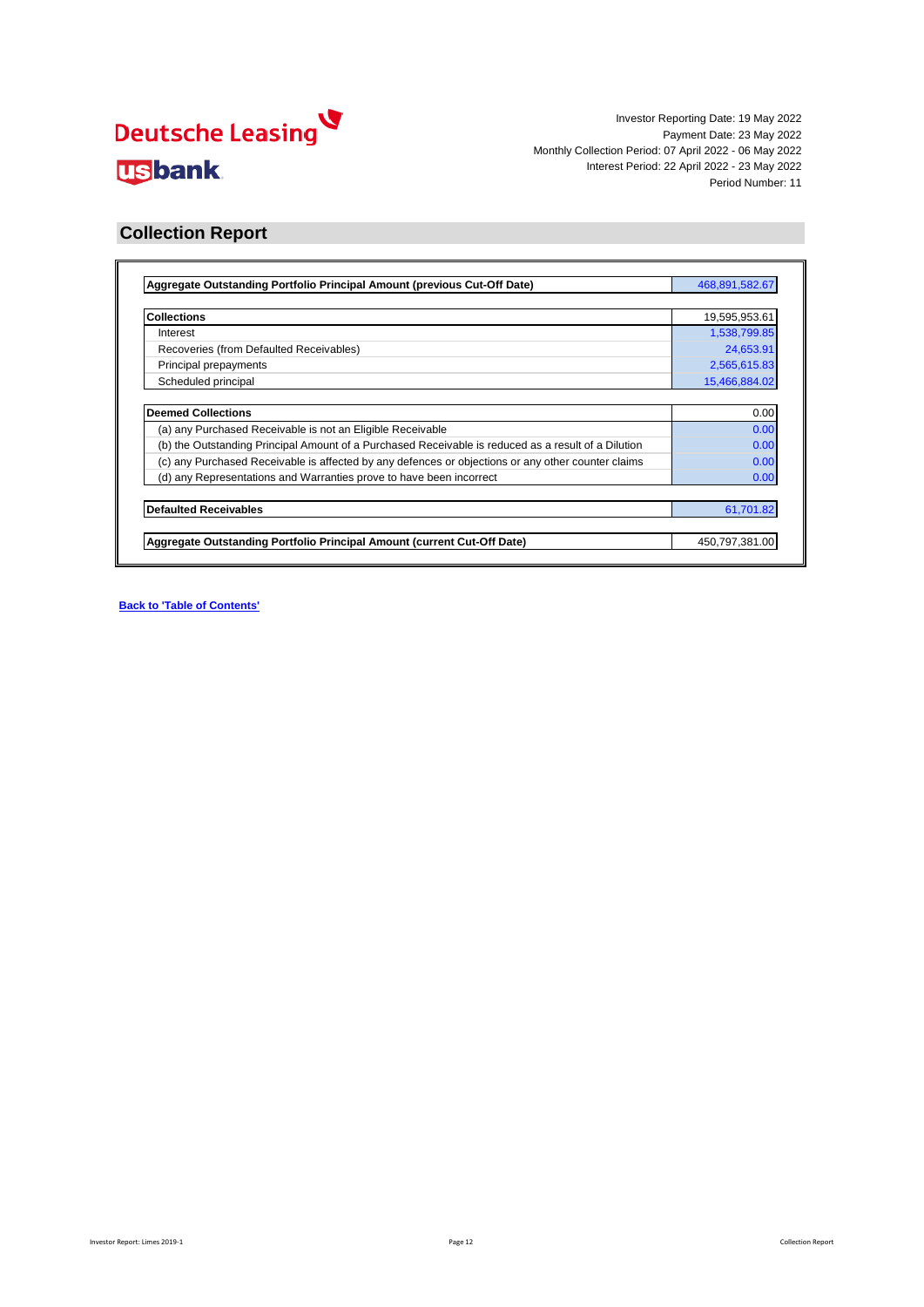## <mark>V</mark><br>بالاتارى<br>Lusbank

**Excelent Examples and the contract of the Casing Contract and the Contract of the Contract of the Contract of the Contract of the Contract of the Contract of the Contract of the Contract of the Contract of the Contract o** 

 $\overline{\phantom{0}}$ 

|                                     |                                   |                                                        | <b>PKEPATMENIX</b>     |               |                          |                                     | <b>DEFAULIS</b>        |                            |                                   |                        | <b>KECOVEKIES</b>        |                            |               |                          |                            |                         |                             |                   |             |                | <b>DETING DE VC IF:</b> |                 |
|-------------------------------------|-----------------------------------|--------------------------------------------------------|------------------------|---------------|--------------------------|-------------------------------------|------------------------|----------------------------|-----------------------------------|------------------------|--------------------------|----------------------------|---------------|--------------------------|----------------------------|-------------------------|-----------------------------|-------------------|-------------|----------------|-------------------------|-----------------|
| Period                              | Cut-Off Date                      | Appregate Outstanding<br>Portfolio Principal<br>Amount | Prepayments            | SMM           | CPR                      | Number of<br>Defaulted<br>Poneranna | <b>Defaults</b>        | <b>Cumulative Defaults</b> | Cumulative<br><b>Default Rate</b> | Recoveries             | Cumulative<br>Recoveries | Cumulative<br>RecoveryRate | Period        | Cut-Off Date             | Not delinquent             | $1-30$ days             | 3140 days                   | 61-90 days        | 91-120 days | 121-150 days   | $>150$ days             | Not della       |
| $\sim$                              | 07/06/2021                        | 649-999-999                                            |                        |               | $\overline{\phantom{a}}$ |                                     |                        |                            |                                   |                        |                          |                            |               | 07062021                 | <b>CAS DOG DOG</b>         |                         |                             |                   |             |                |                         |                 |
| 14                                  | news/sec-                         | <b>DOG CASE DOG</b>                                    | 0002242                | 0.0%          | opp                      |                                     | 10.000                 | 55,697.00                  | Add                               |                        |                          | 0.009                      |               | nanzione+                | can except                 | <b>A CAN CALL</b>       |                             |                   |             |                |                         | $-99.6$         |
| $\rightarrow$                       | 06/08/2021                        | 616.158.377.56                                         | 123252409              | 0.27%         | 3.23%                    |                                     | 9.983.90               | 66,093.39                  | opthi                             | 3,569.58               | 3,869.58                 | 5,80%                      | $\mathbf{r}$  | outpages1                | 613.886.217.2              | 2.272.160.              | 0.01                        | 1,840             | <b>COM</b>  | 0 <sup>2</sup> |                         | 99.6            |
| $\sim$<br>$\overline{a}$            | nemannos<br>06/10/2021            | <b>CALINA CIE N</b><br><b>CAN CON CANN</b>             | 14091054<br>0.000.0203 | 0.99<br>0.405 | 3.157<br>4,691           |                                     | 164,606,00<br>on opp a | 100310-00<br>491,006.38    | AMK<br>open                       | 669.96<br><b>CSAYS</b> | 4.822.87<br>10,565.42    | 2,09%<br>2.07%             | $\sim$        | 0909/2021<br>0910/2021   | 600 400 499<br>COT CAN VOX | $-0.65664$<br>0.064.959 | 1070007<br><b>Advised a</b> | - 66<br>49.000.0  | <b>ALL</b>  | $\sim$         |                         | $-99.6$<br>99.9 |
|                                     | 06/11/2021                        | \$59.411.627.75                                        | <b>SSMS225</b>         | o.ses         | 10,893                   |                                     | 29.924.74              | 670,631.12                 | com                               |                        | 10.165.43                | 1,78%                      |               | 09/11/2021               | 556,454,611.2              | 2.790.611.              | 127,179.14                  | ×                 | 920626      |                |                         | 99.5            |
| $\sim$                              | 06/12/2021                        | <b>CAY GRO GLA 20</b>                                  | 2.104.936.46           | 0.38%         | 4,42%                    |                                     | 242,795.90             | 81362255                   | 0.12%                             | <b>College</b>         | 10,165.43                | 1.29%                      | $\sim$        | 09/12/2021               | Cho neo and a              | $-0.00669779$           | <b>CASSO KA</b>             | <b>CY AAE 3A</b>  | <b>CAMP</b> | 10144.00       |                         | $-99.5$         |
| $\mathcal{L}$                       | 06012022                          | \$23,402,486.53                                        | 2.60721120             | 0.48%         | 5,62%                    |                                     | 244,923.19             | 1,058,545.14               | 0.50%                             | 0.01                   | 10,165.43                | 0.96%                      | $\mathcal{L}$ | 06012022                 | <b>Can san sho</b>         | 2.587.990.3             | <b>Ship Kan K</b>           | <b>CA SO PAGE</b> | 5109335     | 0.01           | 37,049.21               | $-99.4$         |
|                                     | 06/02/2022                        | 08.04.073                                              | 1,501,203              | 0.999         | 2200                     |                                     | 03.743                 | 1,492,295.14               | 0.22                              |                        | 10,565.42                | 0.68%                      |               | 06/02/2022               | 503,144,009                | 2,645,926               | 142707.7                    | 177,555.4         |             |                |                         | $\overline{u}$  |
| $\bullet$                           | 06/03/2022                        | 498 929 378 29                                         | 1,794,993              | A 90%         | 4.95%                    |                                     | 139,475.4              | 1.629.761.54               | 0.25%                             |                        | 10,165.43                | 0.62%                      | $\bullet$     | 06032022                 | 487.102.591.9              | 1.581.671.07            |                             | 0.420             | 100114-014  |                | 34,947.40               | 99.6            |
| 10                                  | 06/04/2022                        | 498.891.592.67                                         | 4.254.623.3            | 0.67%         | says.                    |                                     | 519,229.00             | 2,148,090.62               | $0.32\%$                          | 268.127.0              | 27829245                 | 12,90%                     | 10            | 06/04/2022               | 465.435.119.0              | 3.239.952.48            | 48711.98                    | $-60$             | 29.572.37   | 78,552.1       | 90.673.6                | 99.2            |
| $\ddot{\phantom{1}}$                | needness                          | 455 267 964 00                                         | 9.666668               | 0.60          | 6.375                    |                                     | 66,766.0               | 2,209,792.44               | $A$ Seb                           | <b>Address</b>         | 0234636                  | 13,71%                     | $+1$          | 06/05/2022               | 447 665 666 1              | 0.0456346               | 9916310                     | 4,097             |             | <b>COLOR</b>   | 109.95                  | $^{462}$        |
| $\overline{10}$                     | 06/06/2022                        |                                                        |                        |               |                          |                                     |                        |                            |                                   |                        |                          |                            | $+9$          | 0606/2022                |                            |                         |                             |                   |             |                |                         |                 |
| $12 -$                              | 06/07/2022                        |                                                        |                        |               |                          |                                     |                        |                            |                                   |                        |                          |                            | 13            | 06/07/2022               |                            |                         |                             |                   |             |                |                         |                 |
| $^{44}$<br>$\overline{\mathcal{L}}$ | newwww<br>numeroso                |                                                        |                        |               |                          |                                     |                        |                            |                                   |                        |                          |                            | 14<br>$^{16}$ | nemerano<br>nananno      |                            |                         |                             |                   |             |                |                         |                 |
| 16                                  | 06/10/2022                        |                                                        |                        |               |                          |                                     |                        |                            |                                   |                        |                          |                            | 16            | 0910/2022                |                            |                         |                             |                   |             |                |                         |                 |
| 17                                  | 06/11/2022                        |                                                        |                        |               |                          |                                     |                        |                            |                                   |                        |                          |                            | 17            | 09110022                 |                            |                         |                             |                   |             |                |                         |                 |
| 18                                  | 06/12/2022                        |                                                        |                        |               |                          |                                     |                        |                            |                                   |                        |                          |                            | 18            | 09120022                 |                            |                         |                             |                   |             |                |                         |                 |
| $\overline{16}$                     | newsman.                          |                                                        |                        |               |                          |                                     |                        |                            |                                   |                        |                          |                            | 191           | 06010023                 |                            |                         |                             |                   |             |                |                         |                 |
| $\overline{\mathbf{z}}$             | nemoranos                         |                                                        |                        |               |                          |                                     |                        |                            |                                   |                        |                          |                            |               | 09020023                 |                            |                         |                             |                   |             |                |                         |                 |
| 21                                  | 06/03/2023                        |                                                        |                        |               |                          |                                     |                        |                            |                                   |                        |                          |                            | 21            | outpages                 |                            |                         |                             |                   |             |                |                         |                 |
| $-99-$                              | newwww                            |                                                        |                        |               |                          |                                     |                        |                            |                                   |                        |                          |                            | <b>Ab</b>     | determine                |                            |                         |                             |                   |             |                |                         |                 |
| 22                                  | 06/05/2023                        |                                                        |                        |               |                          |                                     |                        |                            |                                   |                        |                          |                            | 22            | 06/05/2023               |                            |                         |                             |                   |             |                |                         |                 |
| 24<br>$-96$                         | 06/06/2023                        |                                                        |                        |               |                          |                                     |                        |                            |                                   |                        |                          |                            | 24<br>$-96$   | 0906/2023                |                            |                         |                             |                   |             |                |                         |                 |
| $^{26}$                             | 06/07/2023<br>numeros             |                                                        |                        |               |                          |                                     |                        |                            |                                   |                        |                          |                            | $\sim$        | 09/07/2023<br>constructs |                            |                         |                             |                   |             |                |                         |                 |
| $\overline{x}$                      | 06/09/2023                        |                                                        |                        |               |                          |                                     |                        |                            |                                   |                        |                          |                            | 27            | outpagega                |                            |                         |                             |                   |             |                |                         |                 |
| 28                                  | 06/10/2023                        |                                                        |                        |               |                          |                                     |                        |                            |                                   |                        |                          |                            | $^{26}$       | 0910/2023                |                            |                         |                             |                   |             |                |                         |                 |
| 29                                  | 06/11/2023                        |                                                        |                        |               |                          |                                     |                        |                            |                                   |                        |                          |                            | $29 -$        | 09110023                 |                            |                         |                             |                   |             |                |                         |                 |
| 20                                  | 06/12/2023                        |                                                        |                        |               |                          |                                     |                        |                            |                                   |                        |                          |                            | $-96$         | 09120023                 |                            |                         |                             |                   |             |                |                         |                 |
| $\overline{M}$                      | 06/01/2024                        |                                                        |                        |               |                          |                                     |                        |                            |                                   |                        |                          |                            | $\sim$        | 06/01/2024               |                            |                         |                             |                   |             |                |                         |                 |
| 22                                  | 06/02/2024                        |                                                        |                        |               |                          |                                     |                        |                            |                                   |                        |                          |                            | $22 -$        | 09022024                 |                            |                         |                             |                   |             |                |                         |                 |
| 44<br>$\overline{u}$                | <b>GEOGRAPH</b><br><b>GENERAL</b> |                                                        |                        |               |                          |                                     |                        |                            |                                   |                        |                          |                            | $^{26}$<br>A4 | construction             |                            |                         |                             |                   |             |                |                         |                 |
| 26                                  | 06/05/2024                        |                                                        |                        |               |                          |                                     |                        |                            |                                   |                        |                          |                            | 26            | 09042024<br>0905/2024    |                            |                         |                             |                   |             |                |                         |                 |
| $^{26}$                             | 06/06/2024                        |                                                        |                        |               |                          |                                     |                        |                            |                                   |                        |                          |                            | $^{26}$       | 0906/2024                |                            |                         |                             |                   |             |                |                         |                 |
| 27                                  | 06/07/2024                        |                                                        |                        |               |                          |                                     |                        |                            |                                   |                        |                          |                            | 27            | 09/07/2024               |                            |                         |                             |                   |             |                |                         |                 |
| 28                                  | 06/08/2024                        |                                                        |                        |               |                          |                                     |                        |                            |                                   |                        |                          |                            | 28            | 09092024                 |                            |                         |                             |                   |             |                |                         |                 |
| $^{46}$                             | 06/09/2024                        |                                                        |                        |               |                          |                                     |                        |                            |                                   |                        |                          |                            | $\sim$        | 09092024                 |                            |                         |                             |                   |             |                |                         |                 |
| 40                                  | 06/10/2024                        |                                                        |                        |               |                          |                                     |                        |                            |                                   |                        |                          |                            | $40 -$        | 0910/2024                |                            |                         |                             |                   |             |                |                         |                 |
| $\mathbf{A}$                        | GEN 1/2004                        |                                                        |                        |               |                          |                                     |                        |                            |                                   |                        |                          |                            | 14            | 09112024                 |                            |                         |                             |                   |             |                |                         |                 |
| $\mathbf{a}$                        | 06/12/2024                        |                                                        |                        |               |                          |                                     |                        |                            |                                   |                        |                          |                            | $\mathbf{a}$  | 09120024                 |                            |                         |                             |                   |             |                |                         |                 |
| $\alpha$                            | 06012025                          |                                                        |                        |               |                          |                                     |                        |                            |                                   |                        |                          |                            | $-42$         | owongoos                 |                            |                         |                             |                   |             |                |                         |                 |
| 44<br>$\mathcal{M}$                 | oseageas<br>newwweek              |                                                        |                        |               |                          |                                     |                        |                            |                                   |                        |                          |                            | 44<br>14      | oucogoos<br>companies    |                            |                         |                             |                   |             |                |                         |                 |
| 46                                  | 06/04/2026                        |                                                        |                        |               |                          |                                     |                        |                            |                                   |                        |                          |                            | 46            | 06/04/2025               |                            |                         |                             |                   |             |                |                         |                 |
| $\sigma$                            | okesgegs                          |                                                        |                        |               |                          |                                     |                        |                            |                                   |                        |                          |                            | $\sigma$      | outdoords                |                            |                         |                             |                   |             |                |                         |                 |
| $\bullet$                           | okeagos.                          |                                                        |                        |               |                          |                                     |                        |                            |                                   |                        |                          |                            | $\bullet$     | outputoos                |                            |                         |                             |                   |             |                |                         |                 |
| 49                                  | newprace.                         |                                                        |                        |               |                          |                                     |                        |                            |                                   |                        |                          |                            | $-49$         | owchloods                |                            |                         |                             |                   |             |                |                         |                 |
| $\alpha$                            | 06/08/2026                        |                                                        |                        |               |                          |                                     |                        |                            |                                   |                        |                          |                            | <b>SO</b>     | outoarpool               |                            |                         |                             |                   |             |                |                         |                 |
| 51                                  | oseages.                          |                                                        |                        |               |                          |                                     |                        |                            |                                   |                        |                          |                            | 61            | outpageos                |                            |                         |                             |                   |             |                |                         |                 |
| $\overline{w}$                      | <b>GENERATOR</b>                  |                                                        |                        |               |                          |                                     |                        |                            |                                   |                        |                          |                            | 69            | 09/10/2025               |                            |                         |                             |                   |             |                |                         |                 |
| $^{65}$                             | 06/11/2025                        |                                                        |                        |               |                          |                                     |                        |                            |                                   |                        |                          |                            | $^{65}$       | 09110025                 |                            |                         |                             |                   |             |                |                         |                 |
| 54                                  | 06/12/2025                        |                                                        |                        |               |                          |                                     |                        |                            |                                   |                        |                          |                            | 54            | 09120025                 |                            |                         |                             |                   |             |                |                         |                 |
| 56                                  | 06/01/2026                        |                                                        |                        |               |                          |                                     |                        |                            |                                   |                        |                          |                            | 56            | 09012029                 |                            |                         |                             |                   |             |                |                         |                 |
| 56<br>57                            | osepppos<br>newsweep              |                                                        |                        |               |                          |                                     |                        |                            |                                   |                        |                          |                            | 56<br>ST.     | outgages<br>ogoagopa     |                            |                         |                             |                   |             |                |                         |                 |
| se                                  | 06/04/2026                        |                                                        |                        |               |                          |                                     |                        |                            |                                   |                        |                          |                            | se            | 06/04/2026               |                            |                         |                             |                   |             |                |                         |                 |
| 59                                  | osesses                           |                                                        |                        |               |                          |                                     |                        |                            |                                   |                        |                          |                            | 59            | 0905/2029                |                            |                         |                             |                   |             |                |                         |                 |
| $-60$                               | 06/06/2026                        |                                                        |                        |               |                          |                                     |                        |                            |                                   |                        |                          |                            | 40            | 0906/2029                |                            |                         |                             |                   |             |                |                         |                 |
|                                     |                                   |                                                        |                        |               |                          |                                     |                        |                            |                                   |                        |                          |                            |               |                          |                            |                         |                             |                   |             |                |                         |                 |
| Back to 'Table of Contents'         |                                   |                                                        |                        |               |                          |                                     |                        |                            |                                   |                        |                          |                            |               |                          |                            |                         |                             |                   |             |                |                         |                 |
|                                     |                                   |                                                        |                        |               |                          |                                     |                        |                            |                                   |                        |                          |                            |               |                          |                            |                         |                             |                   |             |                |                         |                 |

| riod | Cut-Off Date             | Portfolio Principal      | Prepayments     | <b>SMM</b> | CPR          | Defaulted | <b>Defaults</b> | <b>Cumulative Defaults</b> | Cursulative<br><b>Detault Rate</b> | Recoveries  | Cumulative<br>Recoveries | Curactative<br>RecoveryRate | Period                            | Cut-Off Date            | Not delinquent      | 1-30 days         | 3140 days        | 61-90 days      | 91-120 days     | 121-150 days | >150 days       | Not delinquent | 1-30 days | 31-60 days | 61-93 days | 95-120 days       | 121-150 days | $>150$ days |
|------|--------------------------|--------------------------|-----------------|------------|--------------|-----------|-----------------|----------------------------|------------------------------------|-------------|--------------------------|-----------------------------|-----------------------------------|-------------------------|---------------------|-------------------|------------------|-----------------|-----------------|--------------|-----------------|----------------|-----------|------------|------------|-------------------|--------------|-------------|
|      | <b>ATENADES</b>          | 449-948-94               |                 |            |              |           |                 |                            |                                    |             |                          |                             |                                   | ennemen                 | 649 999 999         |                   |                  |                 |                 |              |                 |                |           |            |            |                   |              |             |
|      | numbers.                 | 633,503,758,76           | 0092243         |            | 0.02% 0.83%  |           | 56,697.0        | 56,697.09                  | Add N                              |             |                          | 0.0096                      | $-4$                              | nanzione -              | 00000000            | <b>A CAN CALL</b> |                  |                 |                 |              |                 | 49.0%          | CLANK .   | O.ONG      | 0.0%       | 4,000             | AM6          | 0.0%        |
|      | 06/08/2021               | 616.158.377.56           | 12325241        |            | 0.27% 3.23%  |           | 9.983.90        | 66,093.29                  | opris 1                            | 100000-000  | 3,869.58                 | 5,96%                       | $\mathbf{z}$                      | 09/08/2021              | 613.899.217.20      | 2.272.160.36      |                  |                 |                 | 0.001        | 0.00            | 100,676        | 0.4%      | $0.0\%$    | 0.0%       | <b>CONTRACTOR</b> | 0.0%         | $0.0\%$     |
|      | nemannos                 | <b>608 365 016 3</b>     | $-1.006, 0.06$  | A 92%      | 0.453        |           | <b>GARGE</b>    | 8233732.28                 | didels.                            |             | 4.822.87                 | 2,09%                       | 14                                | nononne                 | <b>COL ADD 17</b>   | $-0.00000000$     | <b>ARTAIN</b>    |                 |                 |              |                 | 49.0%          | 0.4%      | A date     | 0.096      | A.M               | AM6          | 0.0%        |
|      | 06/10/2021               | \$80,553,542.29          | 2.300.5727      |            | 0.42% 4.69%  |           | 200.299.10      | 491,006.38                 | <b>CORN</b>                        | <b>CAST</b> | 10.165.43                | 2.07%                       | $\overline{1}$                    | 06/10/2021              | 671,540.221         | 10040000          | <b>AB AN ARE</b> | <b>CAR PART</b> |                 |              |                 | 99.9%          | 0.9%      | 0.0%       | $0.0\%$    | 0.0%              | 0.0%         | 0.0%        |
|      | <b>GEN KARDS</b>         | 0081414100700            | <b>COLON</b>    |            | 0.98% visits |           | 29.994.74       | 62049117                   | AM6                                |             | 1010543                  | 4.79%                       | $\epsilon$                        | AGA KINGS               | <b>COLUMN ON 19</b> | <b>A MARGAZI</b>  | 100212-014       |                 | -----           |              | 14, 44          | 49.5%          | O ON      | O.OSC      | 0.0%       | AMC               | AM.          | CODE.       |
|      | newscopy                 | <b>Carl Gala Gala 36</b> | <b>ON MORAL</b> |            | 0.99% 4.47%  |           | 24279.80        | <b>ANTIQUOISE</b>          | A VW.                              |             | 1010543                  | 1,00%                       | $\sim$                            | developes.              | Chairman and        | 0.064.477.00      | 05/00/16         | <b>CA AAG 3</b> |                 | 10144.03     |                 | 99.6%          | 6 Blue    | 0.0%       | 00%        | $\overline{AB}$   | AM.          | 0.0%        |
|      | newsman.                 | \$23,402,486.53          | $-9.0077944$    |            | 0.48% 5.63%  |           | 244,922.1       | 10090414                   | A NAC                              |             | 1010543                  | 0.96%                       | $\mathcal{L}$                     | defenders.              | \$20,930,939.1      | 2.587.990.9       | 206,570          | <b>CA SVY</b>   | <b>CENTRE</b>   |              | 127 (MAG OH)    | \$9.4%         | O SHL     | COMM.      | 0.0%       | 0.0%              | 0.0%         | 0.0%        |
|      | ncentrate                | 506-574-472.1            | 1,001.00        | A 99%      |              |           | anno tran-      | 1.490.000.14               | A 99%                              |             | 1010543                  | O GROUP                     | $\sim$                            | <b>Mathia family</b>    | <b>CRO KAKIN</b>    | <b>O GAS GOLD</b> | 149,992          | <b>STY CO</b>   |                 |              |                 | \$6.6%         | A Shi,    | O.OSC      | 0.0%       | A.M.              | AM6          | 0.0%        |
|      | numeroso                 | 408 979 978 96           | 1,204,000       |            | 0.95% 4.5%   |           | 100,435,40      | 100976154                  | 0.25%                              |             | 10.165.43                | 0.62%                       | $\sim$                            | construction            | 487,400,6941        | $+64 + 67 + 62$   | 100900-02        | <b>AS ANY</b>   | <b>CARDINAL</b> |              | 34,947.49       | 49.6%          | 0.9%      | O.OSC      | 00%        | A-MK              | AM6          | 0.0%        |
|      | newsman.                 | 498.891.592.67           | 4.254.633.3     |            | 0.87% 9.96%  |           | 519,329.08      | 1214010041                 | 0.32%                              | 1008117-001 | 170100-05                | 12,96%                      | 10                                | 09/04/2022              | 465,435,119.06      | 3.239.952.48      | 48,711.98        |                 | 09/12/12        | 20,000 KB    | <b>ANADYLIN</b> | 49.9%          | 0.7%      | O.OSC      | 0.0%       | 0.0%              | 0.0%         | 0.0%        |
|      | 06/05/2022               | 455 267 964 76           | <b>ARRELLI</b>  | 0.55%      | 10,000       |           | 65,705.8        | 2,209,792.44               | 0.36%                              |             | 30214636                 | 49.74%                      | $-44$                             | nencrinos               | 447 649 449         | A GAS CALL        | 99605            |                 |                 | 17,600       | <b>CAN ART</b>  | 99.2%          | 0.7%      | A 1%       | 0.0%       | 4.06              | AM6          | a.oni       |
|      | 06060222                 |                          |                 |            |              |           |                 |                            |                                    |             |                          |                             | <b>ALC:</b>                       | 0606/2022               |                     |                   |                  |                 |                 |              |                 |                |           |            |            |                   |              |             |
|      | 06/07/2022               |                          |                 |            |              |           |                 |                            |                                    |             |                          |                             | $12-$                             | 06/07/2022              |                     |                   |                  |                 |                 |              |                 |                |           |            |            |                   |              |             |
|      | nemerance.               |                          |                 |            |              |           |                 |                            |                                    |             |                          |                             | 14.<br>$\sim$                     | nonemos.                |                     |                   |                  |                 |                 |              |                 |                |           |            |            |                   |              |             |
|      | 06/09/2022<br>06/10/2022 |                          |                 |            |              |           |                 |                            |                                    |             |                          |                             | 19.                               | 06/09/2022<br>0910/2022 |                     |                   |                  |                 |                 |              |                 |                |           |            |            |                   |              |             |
|      | news/and-                |                          |                 |            |              |           |                 |                            |                                    |             |                          |                             | $+7$                              | directions.             |                     |                   |                  |                 |                 |              |                 |                |           |            |            |                   |              |             |
|      | 06/12/2022               |                          |                 |            |              |           |                 |                            |                                    |             |                          |                             | 18                                | 09120022                |                     |                   |                  |                 |                 |              |                 |                |           |            |            |                   |              |             |
|      | nemeranos                |                          |                 |            |              |           |                 |                            |                                    |             |                          |                             | 1994                              | nansnos.                |                     |                   |                  |                 |                 |              |                 |                |           |            |            |                   |              |             |
|      | numeros -                |                          |                 |            |              |           |                 |                            |                                    |             |                          |                             | <b>Abba</b>                       | nonnenn                 |                     |                   |                  |                 |                 |              |                 |                |           |            |            |                   |              |             |
|      | newwww.                  |                          |                 |            |              |           |                 |                            |                                    |             |                          |                             | $-21$                             | nonvenire.              |                     |                   |                  |                 |                 |              |                 |                |           |            |            |                   |              |             |
|      | newsman                  |                          |                 |            |              |           |                 |                            |                                    |             |                          |                             | $-99 -$                           | nonvennos               |                     |                   |                  |                 |                 |              |                 |                |           |            |            |                   |              |             |
|      | <b>NAVADI</b>            |                          |                 |            |              |           |                 |                            |                                    |             |                          |                             | diff.                             | necessity               |                     |                   |                  |                 |                 |              |                 |                |           |            |            |                   |              |             |
|      | 06/06/2023               |                          |                 |            |              |           |                 |                            |                                    |             |                          |                             | 24                                | 09060023                |                     |                   |                  |                 |                 |              |                 |                |           |            |            |                   |              |             |
|      | nemotion.                |                          |                 |            |              |           |                 |                            |                                    |             |                          |                             | $\overline{\mathscr{L}}$          | nanomnia                |                     |                   |                  |                 |                 |              |                 |                |           |            |            |                   |              |             |
|      | 06/08/2023               |                          |                 |            |              |           |                 |                            |                                    |             |                          |                             | <b>ALC:</b>                       | outpage23               |                     |                   |                  |                 |                 |              |                 |                |           |            |            |                   |              |             |
|      | 06/09/2023               |                          |                 |            |              |           |                 |                            |                                    |             |                          |                             | 27                                | outpages                |                     |                   |                  |                 |                 |              |                 |                |           |            |            |                   |              |             |
|      | nonventi                 |                          |                 |            |              |           |                 |                            |                                    |             |                          |                             | $-96$                             | destroyed.              |                     |                   |                  |                 |                 |              |                 |                |           |            |            |                   |              |             |
|      | 06/11/2023               |                          |                 |            |              |           |                 |                            |                                    |             |                          |                             | $29 -$                            | 09110023                |                     |                   |                  |                 |                 |              |                 |                |           |            |            |                   |              |             |
|      | 06/12/2023               |                          |                 |            |              |           |                 |                            |                                    |             |                          |                             | $-20$                             | 09120023                |                     |                   |                  |                 |                 |              |                 |                |           |            |            |                   |              |             |
|      | <b>GERAVIOLE</b>         |                          |                 |            |              |           |                 |                            |                                    |             |                          |                             | $\overline{a}$                    | <b>GRANDOM</b>          |                     |                   |                  |                 |                 |              |                 |                |           |            |            |                   |              |             |
|      | 06/02/2024               |                          |                 |            |              |           |                 |                            |                                    |             |                          |                             | $-22$                             | 09022024                |                     |                   |                  |                 |                 |              |                 |                |           |            |            |                   |              |             |
|      | nemannos.                |                          |                 |            |              |           |                 |                            |                                    |             |                          |                             | $-99 -$                           | constructs              |                     |                   |                  |                 |                 |              |                 |                |           |            |            |                   |              |             |
|      | <b>GENERAL</b>           |                          |                 |            |              |           |                 |                            |                                    |             |                          |                             | Chair                             | 09042024                |                     |                   |                  |                 |                 |              |                 |                |           |            |            |                   |              |             |
|      | 06/05/2024<br>newproces. |                          |                 |            |              |           |                 |                            |                                    |             |                          |                             | 26<br>140.00                      | 0905/2024<br>constructs |                     |                   |                  |                 |                 |              |                 |                |           |            |            |                   |              |             |
|      | 06/07/2024               |                          |                 |            |              |           |                 |                            |                                    |             |                          |                             | ALC: U                            | 09/07/2024              |                     |                   |                  |                 |                 |              |                 |                |           |            |            |                   |              |             |
|      | 06/08/2024               |                          |                 |            |              |           |                 |                            |                                    |             |                          |                             | 28                                | outpageon               |                     |                   |                  |                 |                 |              |                 |                |           |            |            |                   |              |             |
|      | <b>GEOGRAPH</b>          |                          |                 |            |              |           |                 |                            |                                    |             |                          |                             | 1994                              | nonprinte               |                     |                   |                  |                 |                 |              |                 |                |           |            |            |                   |              |             |
|      | 06/10/2024               |                          |                 |            |              |           |                 |                            |                                    |             |                          |                             | $-60$                             | 0910/2024               |                     |                   |                  |                 |                 |              |                 |                |           |            |            |                   |              |             |
|      | 06/11/2024               |                          |                 |            |              |           |                 |                            |                                    |             |                          |                             | $-41$                             | 09110024                |                     |                   |                  |                 |                 |              |                 |                |           |            |            |                   |              |             |
|      | 06/12/2024               |                          |                 |            |              |           |                 |                            |                                    |             |                          |                             | <b>ALC</b>                        | 09120024                |                     |                   |                  |                 |                 |              |                 |                |           |            |            |                   |              |             |
|      | 06/01/2026               |                          |                 |            |              |           |                 |                            |                                    |             |                          |                             | $-42$                             | outnoos                 |                     |                   |                  |                 |                 |              |                 |                |           |            |            |                   |              |             |
|      | newports.                |                          |                 |            |              |           |                 |                            |                                    |             |                          |                             | A                                 | nonnenne.               |                     |                   |                  |                 |                 |              |                 |                |           |            |            |                   |              |             |
|      | 06/03/2025               |                          |                 |            |              |           |                 |                            |                                    |             |                          |                             | $\sim$                            | 09/03/2025              |                     |                   |                  |                 |                 |              |                 |                |           |            |            |                   |              |             |
|      | 06/04/2026               |                          |                 |            |              |           |                 |                            |                                    |             |                          |                             | $-46$                             | 06/04/2025              |                     |                   |                  |                 |                 |              |                 |                |           |            |            |                   |              |             |
|      | need to be               |                          |                 |            |              |           |                 |                            |                                    |             |                          |                             | $\overline{AB}$                   | newcranes.              |                     |                   |                  |                 |                 |              |                 |                |           |            |            |                   |              |             |
|      | 06/06/2026               |                          |                 |            |              |           |                 |                            |                                    |             |                          |                             | $\sim$                            | outos/2025              |                     |                   |                  |                 |                 |              |                 |                |           |            |            |                   |              |             |
|      | newprints.               |                          |                 |            |              |           |                 |                            |                                    |             |                          |                             | 149.11                            | ouchgoos                |                     |                   |                  |                 |                 |              |                 |                |           |            |            |                   |              |             |
|      | <b>NANOCE</b>            |                          |                 |            |              |           |                 |                            |                                    |             |                          |                             | <b>SO</b>                         | nonemne.                |                     |                   |                  |                 |                 |              |                 |                |           |            |            |                   |              |             |
|      | 06/09/2026               |                          |                 |            |              |           |                 |                            |                                    |             |                          |                             | 51                                | outowatas               |                     |                   |                  |                 |                 |              |                 |                |           |            |            |                   |              |             |
|      | 06/10/2025               |                          |                 |            |              |           |                 |                            |                                    |             |                          |                             | $-69$                             | 0910/2025               |                     |                   |                  |                 |                 |              |                 |                |           |            |            |                   |              |             |
|      | <b>GEN KAROE</b>         |                          |                 |            |              |           |                 |                            |                                    |             |                          |                             | $^{65}$                           | ARTS/MAG                |                     |                   |                  |                 |                 |              |                 |                |           |            |            |                   |              |             |
|      | 06/12/2025               |                          |                 |            |              |           |                 |                            |                                    |             |                          |                             | 54                                | 09120025                |                     |                   |                  |                 |                 |              |                 |                |           |            |            |                   |              |             |
|      | 06/01/2026               |                          |                 |            |              |           |                 |                            |                                    |             |                          |                             | $-66$<br>$\overline{\phantom{a}}$ | 09012029                |                     |                   |                  |                 |                 |              |                 |                |           |            |            |                   |              |             |
|      | 06/02/2026<br>06/03/2026 |                          |                 |            |              |           |                 |                            |                                    |             |                          |                             | 57                                | 09022029<br>oscascos    |                     |                   |                  |                 |                 |              |                 |                |           |            |            |                   |              |             |
|      | <b>GERMANIA</b>          |                          |                 |            |              |           |                 |                            |                                    |             |                          |                             | <b>CO</b>                         | nonemna                 |                     |                   |                  |                 |                 |              |                 |                |           |            |            |                   |              |             |
|      | news/week                |                          |                 |            |              |           |                 |                            |                                    |             |                          |                             | 59                                | noncrema                |                     |                   |                  |                 |                 |              |                 |                |           |            |            |                   |              |             |
|      | 06/06/2026               |                          |                 |            |              |           |                 |                            |                                    |             |                          |                             | $\omega$                          | nenemne                 |                     |                   |                  |                 |                 |              |                 |                |           |            |            |                   |              |             |
|      |                          |                          |                 |            |              |           |                 |                            |                                    |             |                          |                             |                                   |                         |                     |                   |                  |                 |                 |              |                 |                |           |            |            |                   |              |             |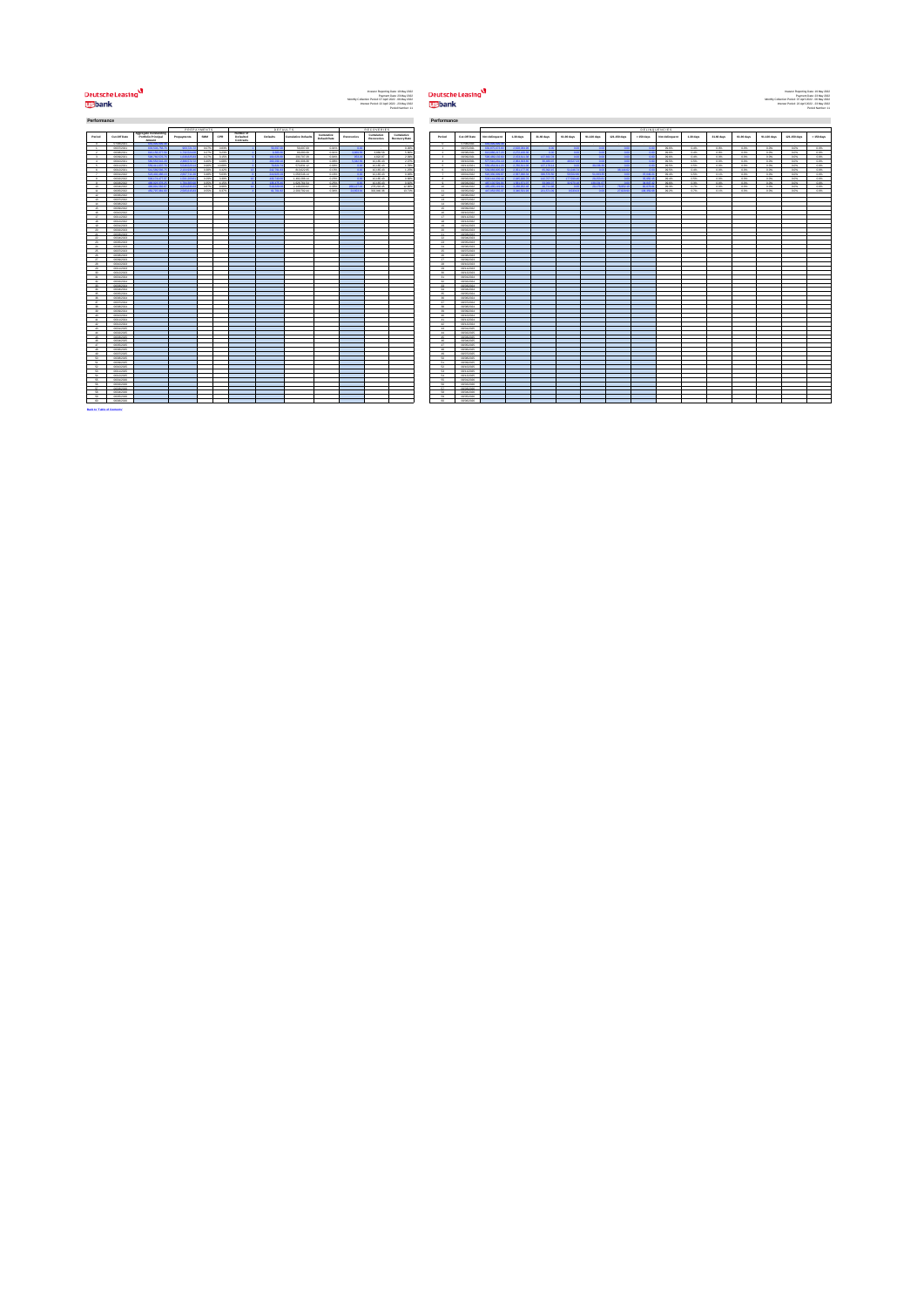

#### **Amortisation Schedule**

| Period   | <b>Cut-Off Date</b>      | <b>Aggregate Outstanding Portfolio</b><br><b>Principal Amount</b> | Amortisation                   |
|----------|--------------------------|-------------------------------------------------------------------|--------------------------------|
| 0        | 06/05/2022               | 450,797,381.00                                                    | 0.00                           |
| 1        | 06/06/2022               | 435, 185, 354. 12                                                 | 15,612,026.88                  |
| 2<br>3   | 06/07/2022               | 419,870,363.28                                                    | 15,314,990.84<br>15,259,119.82 |
| 4        | 06/08/2022<br>06/09/2022 | 404,611,243.46<br>389,828,301.66                                  | 14,782,941.80                  |
| 5        | 06/10/2022               | 374,608,531.14                                                    | 15,219,770.52                  |
| 6        | 06/11/2022               | 359,579,061.07                                                    | 15,029,470.07                  |
| 7        | 06/12/2022               | 345,250,317.39                                                    | 14,328,743.68                  |
| 8        | 06/01/2023               | 331,087,880.12                                                    | 14,162,437.27                  |
| 9        | 06/02/2023               | 316,730,243.00                                                    | 14,357,637.12                  |
| 10       | 06/03/2023               | 303,126,659.51                                                    | 13,603,583.49                  |
| 11<br>12 | 06/04/2023<br>06/05/2023 | 289,687,716.38<br>276,245,587.18                                  | 13,438,943.13<br>13,442,129.20 |
| 13       | 06/06/2023               | 262,600,929.01                                                    | 13,644,658.17                  |
| 14       | 06/07/2023               | 249,408,990.08                                                    | 13,191,938.93                  |
| 15       | 06/08/2023               | 236,280,130.11                                                    | 13,128,859.97                  |
| 16       | 06/09/2023               | 223,830,656.23                                                    | 12,449,473.88                  |
| 17       | 06/10/2023               | 211,762,753.59                                                    | 12,067,902.64                  |
| 18       | 06/11/2023               | 199,501,419.50                                                    | 12,261,334.09                  |
| 19<br>20 | 06/12/2023               | 188,040,671.42                                                    | 11,460,748.08                  |
| 21       | 06/01/2024<br>06/02/2024 | 176,415,104.74<br>165,752,742.22                                  | 11,625,566.68<br>10,662,362.52 |
| 22       | 06/03/2024               | 155,004,250.05                                                    | 10,748,492.17                  |
| 23       | 06/04/2024               | 144,842,563.56                                                    | 10,161,686.49                  |
| 24       | 06/05/2024               | 134,648,582.96                                                    | 10,193,980.60                  |
| 25       | 06/06/2024               | 124,454,824.28                                                    | 10,193,758.68                  |
| 26       | 06/07/2024               | 114,536,363.30                                                    | 9,918,460.98                   |
| 27<br>28 | 06/08/2024<br>06/09/2024 | 105,527,707.82                                                    | 9,008,655.48<br>8,651,439.06   |
| 29       | 06/10/2024               | 96,876,268.76<br>88,788,516.05                                    | 8,087,752.71                   |
| 30       | 06/11/2024               | 81,169,039.10                                                     | 7,619,476.95                   |
| 31       | 06/12/2024               | 73,881,111.55                                                     | 7,287,927.55                   |
| 32       | 06/01/2025               | 66,865,480.12                                                     | 7,015,631.43                   |
| 33       | 06/02/2025               | 60,214,158.46                                                     | 6,651,321.66                   |
| 34       | 06/03/2025               | 54,319,303.45                                                     | 5,894,855.01                   |
| 35<br>36 | 06/04/2025               | 49,189,495.60                                                     | 5,129,807.85<br>4,740,481.09   |
| 37       | 06/05/2025<br>06/06/2025 | 44,449,014.51<br>38,422,545.05                                    | 6,026,469.46                   |
| 38       | 06/07/2025               | 33,550,535.09                                                     | 4,872,009.96                   |
| 39       | 06/08/2025               | 29,056,933.79                                                     | 4,493,601.30                   |
| 40       | 06/09/2025               | 25,110,349.21                                                     | 3,946,584.58                   |
| 41       | 06/10/2025               | 20,884,705.64                                                     | 4,225,643.57                   |
| 42       | 06/11/2025               | 17,934,235.54                                                     | 2,950,470.10                   |
| 43<br>44 | 06/12/2025               | 15,680,376.61                                                     | 2,253,858.93                   |
| 45       | 06/01/2026<br>06/02/2026 | 13,367,506.12                                                     | 2,312,870.49                   |
| 46       | 06/03/2026               | 11,278,384.50<br>9,391,836.49                                     | 2,089,121.62<br>1,886,548.01   |
| 47       | 06/04/2026               | 7,972,857.17                                                      | 1,418,979.32                   |
| 48       | 06/05/2026               | 6,845,679.34                                                      | 1,127,177.83                   |
| 49       | 06/06/2026               | 5,768,991.37                                                      | 1,076,687.97                   |
| 50       | 06/07/2026               | 4,729,087.06                                                      | 1,039,904.31                   |
| 51       | 06/08/2026               | 4,067,970.61                                                      | 661,116.45                     |
| 52<br>53 | 06/09/2026<br>06/10/2026 | 3,125,324.68                                                      | 942,645.93                     |
| 54       | 06/11/2026               | 2,667,888.55<br>1,333,290.87                                      | 457,436.13<br>1,334,597.68     |
| 55       | 06/12/2026               | 863,542.30                                                        | 469,748.57                     |
| 56       | 06/01/2027               | 584,877.11                                                        | 278,665.19                     |
| 57       | 06/02/2027               | 117,111.90                                                        | 467,765.21                     |
| 58       | 06/03/2027               | 3,124.71                                                          | 113,987.19                     |
| 59       | 06/04/2027               | 0.00                                                              | 3,124.71                       |
| 60       | 06/05/2027               | 0.00                                                              | 0.00                           |
| 61<br>62 | 06/06/2027<br>06/07/2027 | 0.00<br>0.00                                                      | 0.00<br>0.00                   |
| 63       | 06/08/2027               | 0.00                                                              | 0.00                           |
| 64       | 06/09/2027               | 0.00                                                              | 0.00                           |
| 65       | 06/10/2027               | 0.00                                                              | 0.00                           |
| 66       | 06/11/2027               | 0.00                                                              | 0.00                           |
| 67       | 06/12/2027               | 0.00                                                              | 0.00                           |
| 68       | 06/01/2028               | 0.00                                                              | 0.00                           |
| 69       | 06/02/2028               | 0.00                                                              | 0.00                           |
| 70<br>71 | 06/03/2028<br>06/04/2028 | 0.00                                                              | 0.00                           |
| 72       | 06/05/2028               | 0.00<br>0.00                                                      | 0.00<br>0.00                   |
| 73       | 06/06/2028               | 0.00                                                              | 0.00                           |
| 74       | 06/07/2028               | 0.00                                                              | 0.00                           |
| 75       | 06/08/2028               | 0.00                                                              | 0.00                           |
| 76       | 06/09/2028               | 0.00                                                              | 0.00                           |
| 77       | 06/10/2028               | 0.00                                                              | 0.00                           |
| 78       | 06/11/2028               | 0.00                                                              | 0.00                           |
| 79       | 06/12/2028               | 0.00                                                              | 0.00                           |
| 80       | 06/01/2029               | 0.00                                                              | 0.00                           |
| 81       | 06/02/2029               | 0.00                                                              | 0.00                           |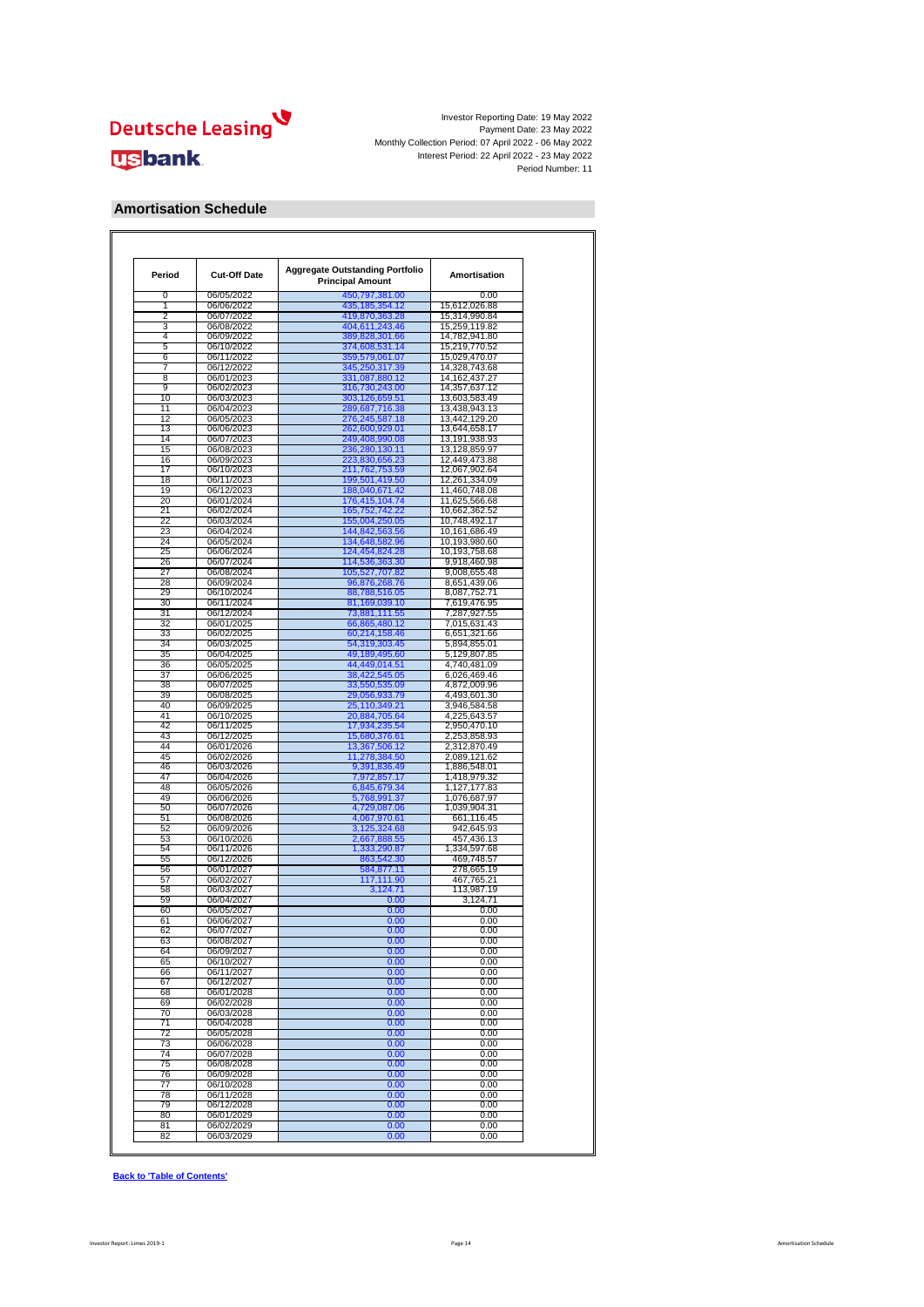

#### **Stratification Tables**

| <b>Contract Type</b><br>Leasing                                                                            | Number<br>3,191        | % of Number<br>20.93% | <b>Outstanding Principal Amount (EUR)</b><br>125,748,357.56 | % Outstanding Principal Amount<br>27.89% |
|------------------------------------------------------------------------------------------------------------|------------------------|-----------------------|-------------------------------------------------------------|------------------------------------------|
| Hire Purchase                                                                                              | 12,055                 | 79.07%                | 325,049,023.44                                              | 72.11%                                   |
| <b>Grand Total</b>                                                                                         | 15,246                 | 100.00%               | 450,797,381.00                                              | 100.00%                                  |
|                                                                                                            |                        |                       |                                                             |                                          |
| <b>Asset Type</b>                                                                                          | Number                 | % of Number           | <b>Outstanding Principal Amount (EUR)</b>                   | % Outstanding Principal Amount           |
| Other Equipment                                                                                            | 6,030                  | 39.55%                | 178,073,844.10                                              | 39.50%                                   |
| <b>Construction Machinery</b>                                                                              | 3,047                  | 19.99%                | 138,170,691.04                                              | 30.65%                                   |
| Vehicles<br><b>Grand Total</b>                                                                             | 6,169<br>15,246        | 40.46%<br>100.00%     | 134,552,845.86<br>450,797,381.00                            | 29.85%<br>100.00%                        |
|                                                                                                            |                        |                       |                                                             |                                          |
|                                                                                                            |                        |                       |                                                             |                                          |
| <b>Outstanding Principal Amount (EUR)</b><br>$0-10,000$                                                    | Number                 | % of Number           | <b>Outstanding Principal Amount (EUR)</b>                   | % Outstanding Principal Amount           |
| 10,000-20,000                                                                                              | 5,368<br>4,001         | 35.21%<br>26.24%      | 27,882,093.79<br>57,974,445.07                              | 6.19%<br>12.86%                          |
| 20,000-30,000                                                                                              | 2,047                  | 13.43%                | 50,147,438.32                                               | 11.12%                                   |
| 30,000-40,000                                                                                              | 1,103                  | 7.23%                 | 38,026,719.25                                               | 8.44%                                    |
| 40,000-50,000                                                                                              | 683                    | 4.48%                 | 30,561,833.92                                               | 6.78%                                    |
| 50,000-60,000                                                                                              | 435                    | 2.85%                 | 23,794,661.78                                               | 5.28%                                    |
| 60,000-70,000<br>70,000-80,000                                                                             | 331<br>240             | 2.17%<br>1.57%        | 21,409,918.62<br>17,955,655.60                              | 4.75%<br>3.98%                           |
| 80,000-90,000                                                                                              | 171                    | 1.12%                 | 14,456,797.58                                               | 3.21%                                    |
| 90,000-100,000                                                                                             | 152                    | 1.00%                 | 14,386,772.03                                               | 3.19%                                    |
| 100,000-150,000                                                                                            | 373                    | 2.45%                 | 44,945,108.55                                               | 9.97%                                    |
| 150,000-200,000                                                                                            | 123                    | 0.81%                 | 21,060,895.76                                               | 4.67%                                    |
| 200,000-250,000                                                                                            | 83                     | 0.54%                 | 18,559,613.51                                               | 4.12%                                    |
| 250,000-300,000                                                                                            | 30                     | 0.20%                 | 8,131,483.51                                                | 1.80%                                    |
| 300,000-350,000<br>350,000-400,000                                                                         | 20<br>15               | 0.13%<br>0.10%        | 6,588,471.07<br>5,592,901.41                                | 1.46%<br>1.24%                           |
| 400,000-450,000                                                                                            | 11                     | 0.07%                 | 4,621,045.57                                                | 1.03%                                    |
| 450,000-500,000                                                                                            | 11                     | 0.07%                 | 5, 145, 249. 77                                             | 1.14%                                    |
| $\left[500,000\text{-}1,000,000\right]$                                                                    | 39                     | 0.26%                 | 25,820,511.94                                               | 5.73%                                    |
| [1,000,000-2,000,000                                                                                       | 9                      | 0.06%                 | 11,697,338.26                                               | 2.59%                                    |
| $>=2,000,000$<br><b>Grand Total</b>                                                                        | $\mathbf{1}$<br>15,246 | 0.01%<br>100.00%      | 2,038,425.69<br>450,797,381.00                              | 0.45%<br>100.00%                         |
|                                                                                                            |                        |                       |                                                             |                                          |
| Max                                                                                                        | 2,038,425.69           |                       |                                                             |                                          |
| Min                                                                                                        | 98.67                  |                       |                                                             |                                          |
| Average                                                                                                    | 29,568.24              |                       |                                                             |                                          |
|                                                                                                            |                        |                       |                                                             |                                          |
| Instalment (EUR)                                                                                           | Number                 | % of Number           | <b>Outstanding Principal Amount (EUR)</b>                   | % Outstanding Principal Amount           |
| $] 0 - 500 [$                                                                                              | 6,186                  | 40.57%                | 52,651,100.58                                               | 11.68%                                   |
| $[500-1,000]$                                                                                              | 4,742                  | 31.10%                | 89,536,812.92                                               | 19.86%                                   |
| [1,000-1,500                                                                                               | 1,783                  | 11.69%                | 60,132,245.70                                               | 13.34%                                   |
| 1,500-2,000                                                                                                | 775                    | 5.08%                 | 37,349,108.20                                               | 8.29%                                    |
| 2,000-2,500<br>2,500-3,000                                                                                 | 509<br>337             | 3.34%<br>2.21%        | 31,840,369.92<br>25,779,112.40                              | 7.06%<br>5.72%                           |
| 3,000-3,500                                                                                                | 212                    | 1.39%                 | 19,691,047.30                                               | 4.37%                                    |
| $3,500 - 4,000$                                                                                            | 172                    | 1.13%                 | 16,717,204.19                                               | 3.71%                                    |
| $ 4,000-4,500 $                                                                                            | 99                     | 0.65%                 | 10,158,768.63                                               | 2.25%                                    |
| 4,500-5,000                                                                                                | 78                     | 0.51%                 | 9,439,428.06                                                | 2.09%                                    |
| 5,000-10,000                                                                                               | 227                    | 1.49%                 | 39,787,654.07                                               | 8.83%                                    |
| 10,000-15,000<br>15,000-20,000                                                                             | 63<br>27               | 0.41%<br>0.18%        | 18,509,876.94<br>13,344,255.11                              | 4.11%<br>2.96%                           |
| 20,000-25,000                                                                                              | 15                     | 0.10%                 | 9,803,231.98                                                | 2.17%                                    |
| $25,000-30,000$                                                                                            | $\bf8$                 | 0.05%                 | 5,420,068.34                                                | 1.20%                                    |
| 30,000-35,000                                                                                              | $\,$ 5 $\,$            | 0.03%                 | 3,137,360.09                                                | 0.70%                                    |
| 35,000-40,000                                                                                              | $\boldsymbol{2}$       | 0.01%                 | 2,251,352.25                                                | 0.50%                                    |
| $>= 40,000$                                                                                                | 6                      | 0.04%                 | 5,248,384.32                                                | 1.16%                                    |
| <b>Grand Total</b>                                                                                         | 15,246                 | 100.00%               | 450,797,381.00                                              | 100.00%                                  |
| Max                                                                                                        | 69,164.00              |                       |                                                             |                                          |
| Min                                                                                                        | 0.00                   |                       |                                                             |                                          |
| Average                                                                                                    | 1,105.28               |                       |                                                             |                                          |
| Weighted Average                                                                                           | 4,780.98               |                       |                                                             |                                          |
|                                                                                                            |                        |                       |                                                             |                                          |
| <b>Original Term</b>                                                                                       | Number                 | % of Number           | <b>Outstanding Principal Amount (EUR)</b>                   | % Outstanding Principal Amount           |
| $12 - 24$                                                                                                  | 11                     | 0.07%                 | 76,482.45                                                   | 0.02%                                    |
| 24-36                                                                                                      | 273                    | 1.79%                 | 3,327,674.30                                                | 0.74%                                    |
| 36-48<br>48-60                                                                                             | 2,267<br>4,577         | 14.87%<br>30.02%      | 28,992,711.20<br>105,202,075.31                             | 6.43%<br>23.34%                          |
| 60-72                                                                                                      | 5,751                  | 37.72%                | 202,363,560.99                                              | 44.89%                                   |
| $[72 - 84]$                                                                                                | 2,237                  | 14.67%                | 105,591,456.23                                              | 23.42%                                   |
| $= 84$                                                                                                     | 130                    | 0.85%                 | 5,243,420.52                                                | 1.16%                                    |
| <b>Grand Total</b>                                                                                         | 15,246                 | 100.00%               | 450,797,381.00                                              | 100.00%                                  |
| Max                                                                                                        | 84.00                  |                       |                                                             |                                          |
| Min                                                                                                        | 18.00                  |                       |                                                             |                                          |
| Average                                                                                                    | 55.00                  |                       |                                                             |                                          |
| Weighted Average                                                                                           | 59.36                  |                       |                                                             |                                          |
|                                                                                                            |                        |                       |                                                             |                                          |
| Seasoning                                                                                                  | Number                 | % of Number           | <b>Outstanding Principal Amount (EUR)</b>                   | % Outstanding Principal Amount           |
| $0-12$                                                                                                     | 0                      | 0.00%                 | 0.00                                                        | 0.00%                                    |
| 12-24                                                                                                      | 5,750                  | 37.71%                | 208,647,709.49                                              | 46.28%                                   |
| 24-36                                                                                                      | 7,117                  | 46.68%                | 200,742,914.21                                              | 44.53%                                   |
|                                                                                                            | 1,458                  | 9.56%                 | 27,841,157.59                                               | 6.18%<br>3.01%                           |
|                                                                                                            |                        |                       | 13,565,599.71                                               |                                          |
|                                                                                                            | 921                    | 6.04%                 |                                                             |                                          |
|                                                                                                            | 15,246                 | 100.00%               | 450,797,381.00                                              | 100.00%                                  |
|                                                                                                            | 80.00                  |                       |                                                             |                                          |
|                                                                                                            | 12.00                  |                       |                                                             |                                          |
|                                                                                                            | 27.90                  |                       |                                                             |                                          |
|                                                                                                            | 25.51                  |                       |                                                             |                                          |
|                                                                                                            |                        |                       |                                                             |                                          |
| 36-48<br>$=48$<br><b>Grand Total</b><br>Max<br>Min<br>Average<br>Weighted Average<br><b>Remaining Term</b> | Number                 | % of Number           | <b>Outstanding Principal Amount (EUR)</b>                   | % Outstanding Principal Amount           |

[ 24-36 ] 4,635 30.40% 154,317,960.44 34.23%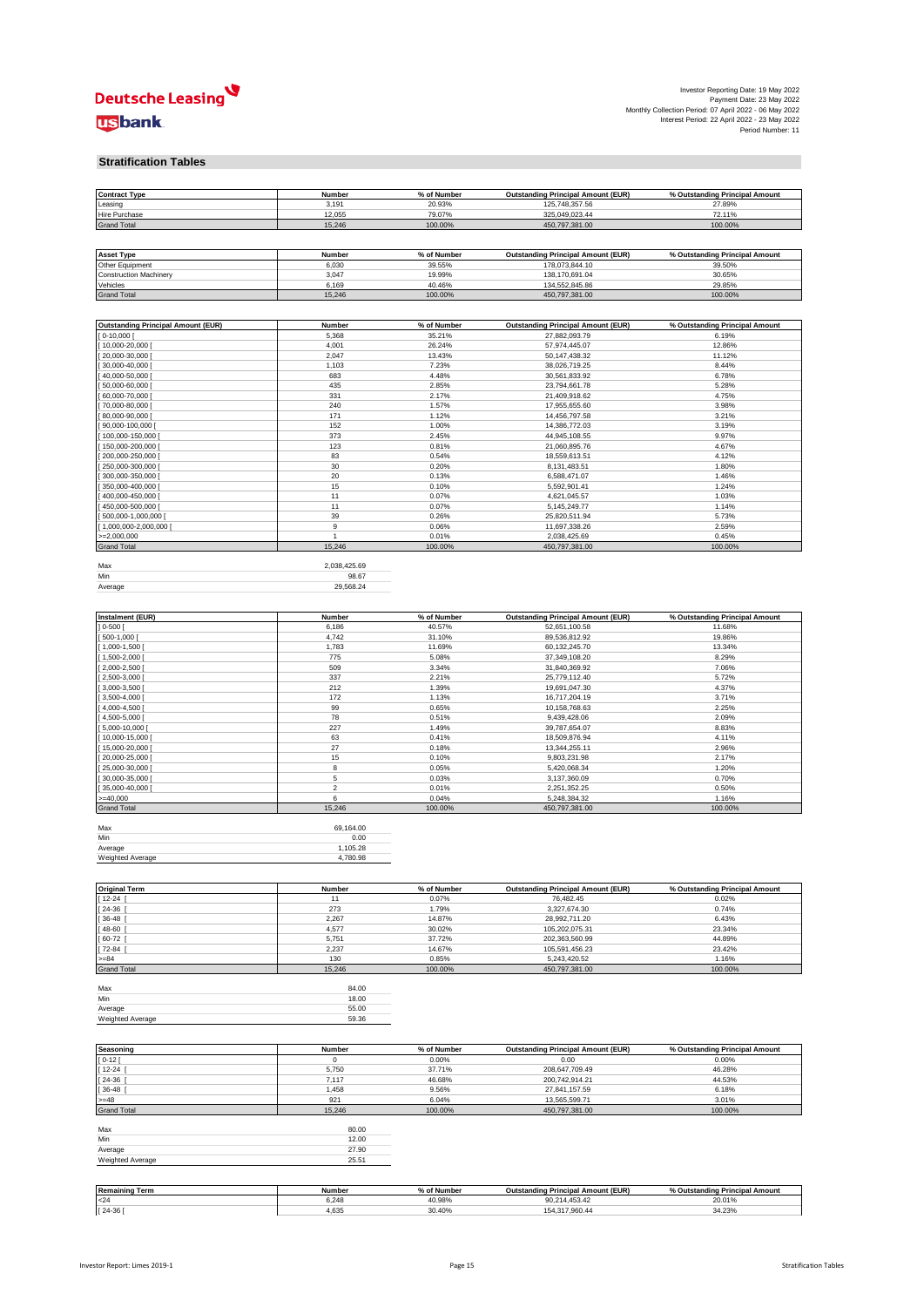| $[36 - 48]$        | 3,473  | 22.78%  | 150,596,529.38 | 33.41%  |
|--------------------|--------|---------|----------------|---------|
| $[48 - 60]$        | 885    | 5.80%   | 55,500,771.39  | 12.31%  |
| $[60 - 72]$        |        | 0.03%   | 167,666.37     | 0.04%   |
| <b>Grand Total</b> | 15.246 | 100.00% | 450,797,381.00 | 100.00% |
|                    |        |         |                |         |
| Max                | 60.00  |         |                |         |
| Min                | 1.00   |         |                |         |
| Average            | 27.10  |         |                |         |
| Weighted Average   | 33.85  |         |                |         |
|                    |        |         |                |         |

| <b>Origination Year</b> | Number | % of Number | <b>Outstanding Principal Amount (EUR)</b> | % Outstanding Principal Amount |
|-------------------------|--------|-------------|-------------------------------------------|--------------------------------|
| 2015                    |        | 0.05%       | 32.071.19                                 | 0.01%                          |
| 2016                    | 116    | 0.76%       | 1.546.979.24                              | 0.34%                          |
| 2017                    | 457    | 3.00%       | 5.554.318.85                              | 1.23%                          |
| 2018                    | 1.195  | 7.84%       | 22.127.356.73                             | 4.91%                          |
| 2019                    | 4.841  | 31.75%      | 124.947.563.43                            | 27.72%                         |
| 2020                    | 6,891  | 45.20%      | 228,912,811.55                            | 50.78%                         |
| 2021                    | 1.739  | 11.41%      | 67.676.280.01                             | 15.01%                         |
| <b>Grand Total</b>      | 15.246 | 100.00%     | 450.797.381.00                            | 100.00%                        |

| <b>Maturity Year</b> | Number | % of Number | <b>Outstanding Principal Amount (EUR)</b> | % Outstanding Principal Amount |
|----------------------|--------|-------------|-------------------------------------------|--------------------------------|
| 2022                 | 1.359  | 8.91%       | 7.461.844.35                              | 1.66%                          |
| 2023                 | 3.592  | 23.56%      | 53.770.085.61                             | 11.93%                         |
| 2024                 | 4.298  | 28.19%      | 126.331.827.67                            | 28.02%                         |
| 2025                 | 4.118  | 27.01%      | 163.522.642.50                            | 36.27%                         |
| 2026                 | 1.680  | 11.02%      | 86.995.165.92                             | 19.30%                         |
| 2027                 | 199    | 1.31%       | 12.715.814.95                             | 2.82%                          |
| <b>Grand Total</b>   | 15.246 | 100.00%     | 450.797.381.00                            | 100.00%                        |

| Lessees (Top 20)   | Number         | % of Number | <b>Outstanding Principal Amount (EUR)</b> | % Outstanding Principal Amount |
|--------------------|----------------|-------------|-------------------------------------------|--------------------------------|
|                    |                | 0.01%       | 2,038,425.69                              | 0.45%                          |
| $\overline{2}$     | $\overline{2}$ | 0.01%       | 1,961,182.86                              | 0.44%                          |
| 3                  | 9              | 0.06%       | 1,909,661.50                              | 0.42%                          |
|                    | $\overline{2}$ | 0.01%       | 1,886,730.08                              | 0.42%                          |
| 5                  |                | 0.05%       | 1,831,806.88                              | 0.41%                          |
| 6                  |                | 0.01%       | 1,496,345.29                              | 0.33%                          |
|                    | 8              | 0.05%       | 1,389,986.53                              | 0.31%                          |
| 8                  | $\overline{2}$ | 0.01%       | 1,364,752.09                              | 0.30%                          |
| 9                  | R              | 0.05%       | 1,359,083.96                              | 0.30%                          |
| 10                 | 8              | 0.05%       | 1,312,643.87                              | 0.29%                          |
| 11                 |                | 0.03%       | 1,305,093.67                              | 0.29%                          |
| 12                 |                | 0.01%       | 1,274,707.62                              | 0.28%                          |
| 13                 | $\overline{2}$ | 0.01%       | 1,260,995.93                              | 0.28%                          |
| 14                 | 9              | 0.06%       | 1,230,662.21                              | 0.27%                          |
| 15                 |                | 0.03%       | 1,228,082.64                              | 0.27%                          |
| 16                 |                | 0.01%       | 1,182,818.35                              | 0.26%                          |
| 17                 | 5              | 0.03%       | 1,141,796.58                              | 0.25%                          |
| 18                 | $\overline{2}$ | 0.01%       | 1,121,323.43                              | 0.25%                          |
| 19                 |                | 0.03%       | 1,031,967.47                              | 0.23%                          |
| 20                 |                | 0.01%       | 1,010,309.23                              | 0.22%                          |
| <b>Grand Total</b> | 15,246         | 100.00%     | 450,797,381.00                            | 100.00%                        |

| Lessee Groups (Top 20) | <b>Number</b>  | % of Number | <b>Outstanding Principal Amount (EUR)</b> | % Outstanding Principal Amount |
|------------------------|----------------|-------------|-------------------------------------------|--------------------------------|
|                        | 13             | 0.09%       | 3,707,343.89                              | 0.82%                          |
|                        | 41             | 0.27%       | 3,045,852.51                              | 0.68%                          |
|                        | 21             | 0.14%       | 2,202,720.59                              | 0.49%                          |
|                        |                | 0.01%       | 2,038,425.69                              | 0.45%                          |
|                        | 9              | 0.06%       | 1,992,982.13                              | 0.44%                          |
|                        | $\overline{2}$ | 0.01%       | 1,961,182.86                              | 0.44%                          |
|                        | $\overline{2}$ | 0.01%       | 1,886,730.08                              | 0.42%                          |
| l8                     | 20             | 0.13%       | 1.628.818.26                              | 0.36%                          |
| 9                      |                | 0.01%       | 1,496,345.29                              | 0.33%                          |
| 10                     | 14             | 0.09%       | 1,481,899.17                              | 0.33%                          |
| 11                     | 9              | 0.06%       | 1,460,210.37                              | 0.32%                          |
| 12                     | 6              | 0.04%       | 1,454,298.98                              | 0.32%                          |
| 13                     | $\overline{2}$ | 0.01%       | 1,450,194.33                              | 0.32%                          |
| 14                     | 8              | 0.05%       | 1,389,986.53                              | 0.31%                          |
| 15                     | $\overline{2}$ | 0.01%       | 1,364,752.09                              | 0.30%                          |
| 16                     | 8              | 0.05%       | 1,312,643.87                              | 0.29%                          |
| 17                     |                | 0.01%       | 1,274,707.62                              | 0.28%                          |
| 18                     | $\overline{2}$ | 0.01%       | 1,260,995.93                              | 0.28%                          |
| 19                     | 8              | 0.05%       | 1,245,560.83                              | 0.28%                          |
| 20                     | 9              | 0.06%       | 1,230,662.21                              | 0.27%                          |
| <b>Grand Total</b>     | 15,246         | 100.00%     | 450,797,381.00                            | 100.00%                        |

| <b>Payment Method</b>    | <b>Number</b> | % of Number | <b>Outstanding Principal Amount (EUR)</b> | % Outstanding Principal Amount |
|--------------------------|---------------|-------------|-------------------------------------------|--------------------------------|
| <b>Direct Debit</b>      | 15.246        | 100.00%     | 450,797,381.00                            | 100.00%                        |
| <b>Bank Transfer</b>     |               | 0.00%       | 0.00                                      | 0.00%                          |
| <b>Grand Total</b>       | 15.246        | 100.00%     | 450.797.381.00                            | 100.00%                        |
|                          |               |             |                                           |                                |
| <b>Payment Frequency</b> | Number        | % of Number | <b>Outstanding Principal Amount (EUR)</b> | % Outstanding Principal Amount |
| Monthly                  | 15.246        | 100.00%     | 450.797.381.00                            | 100.00%                        |
| <b>Grand Total</b>       | 15.246        | 100.00%     | 450.797.381.00                            | 100.00%                        |

| <b>Payment Day</b>   | Number | % of Number | <b>Outstanding Principal Amount (EUR)</b> | % Outstanding Principal Amount |
|----------------------|--------|-------------|-------------------------------------------|--------------------------------|
|                      | 15.215 | 99.80%      | 448,417,417.63                            | 99.47%                         |
| 15                   | 31     | 0.20%       | 2.379.963.37                              | 0.53%                          |
| <b>Grand Total</b>   | 15.246 | 100.00%     | 450,797,381.00                            | 100.00%                        |
|                      |        |             |                                           |                                |
|                      |        |             |                                           |                                |
| <b>Discount Rate</b> | Number | % of Number | <b>Outstanding Principal Amount (EUR)</b> | % Outstanding Principal Amount |
| 4.0%                 | 15.246 | 100.00%     | 450.797.381.00                            | 100.00%                        |
| <b>Grand Total</b>   | 15.246 | 100.00%     | 450.797.381.00                            | 100.00%                        |

| <b>NACE</b>                                   | Number | % of Number | <b>Outstanding Principal Amount (EUR)</b> | % Outstanding Principal Amount |
|-----------------------------------------------|--------|-------------|-------------------------------------------|--------------------------------|
| A - Agriculture, Forestry and Fishing         | 638    | 4.18%       | 17.914.704.68                             | 3.97%                          |
| B - Mining and Quarrying                      | 77     | 0.51%       | 5.929.855.37                              | 1.32%                          |
| C - Manufacturing                             | 2.058  | 13.50%      | 79.085.968.30                             | 17.54%                         |
| D - Electricity, Gas, Steam and Air Condition | 57     | 0.37%       | 2.943.521.94                              | 0.65%                          |
| E - Water Supply; Sewerage, Waste Managmnt, R | 293    | 1.92%       | 17.672.492.34                             | 3.92%                          |
| F - Construction                              | 3.251  | 21.32%      | 87.440.965.91                             | 19.40%                         |
| G - Wholesale, Retail Trade, Repair of Motor  | 2.281  | 14.96%      | 56.291.406.81                             | 12.49%                         |
| H - Transportation and Storage                | 1.449  | 9.50%       | 48.381.959.88                             | 10.73%                         |
| - Accommodation and Food Service Activiti     | 455    | 2.98%       | 7.025.376.64                              | 1.56%                          |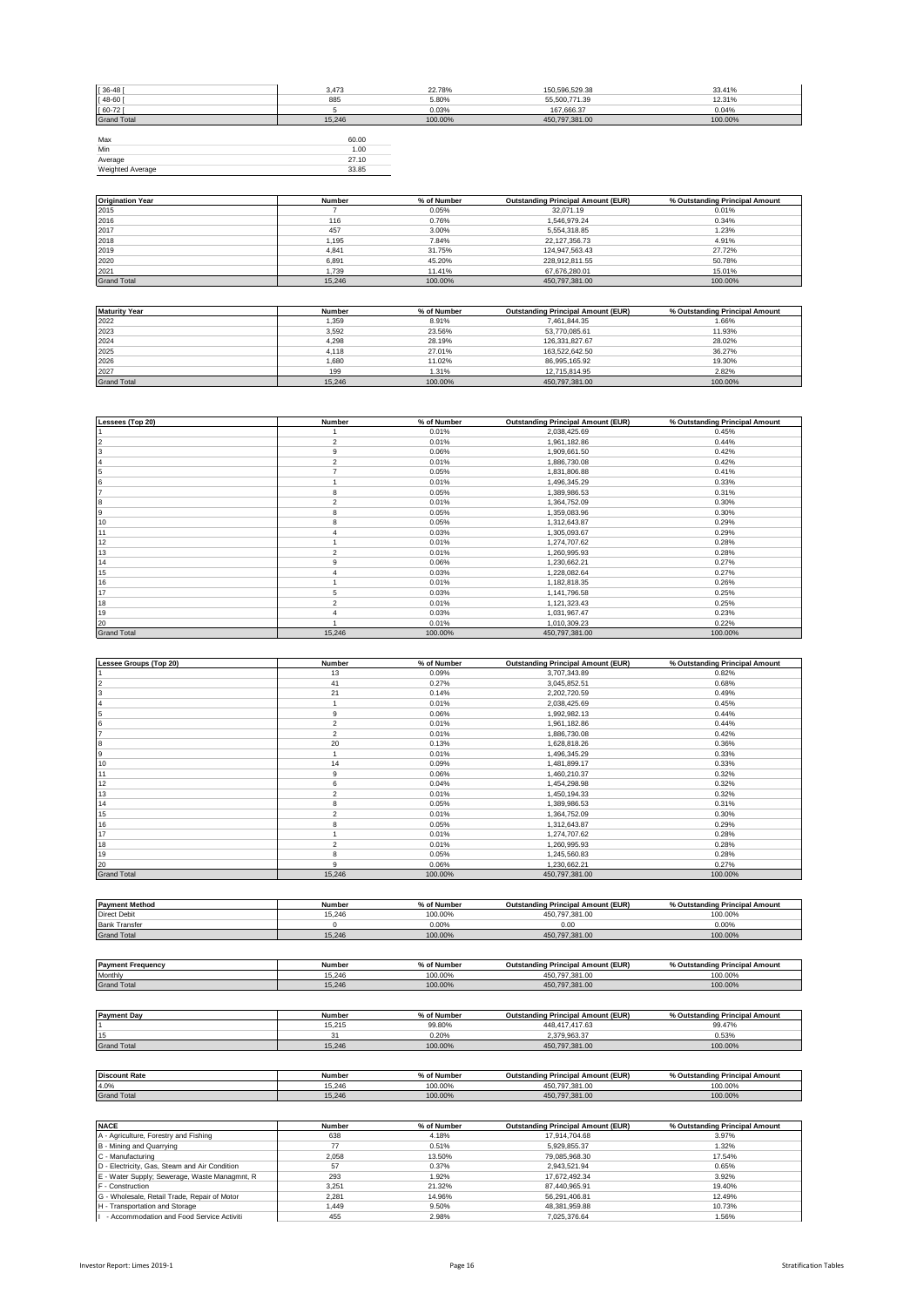| J - Information and Communication             | 151    | 0.99%   | 4.173.806.86   | 0.93%   |
|-----------------------------------------------|--------|---------|----------------|---------|
| K - Financial and Insurance Activities        | 126    | 0.83%   | 4.358.445.65   | 0.97%   |
| L - Real Estate Activities                    | 336    | 2.20%   | 11.706.653.29  | 2.60%   |
| M - Professional, Scientific and Technical Ac | 817    | 5.36%   | 20.542.591.28  | 4.56%   |
| N - Administrative and Support Service Activi | 1.941  | 12.73%  | 59,863,711.53  | 13.28%  |
| O - Public Adm. and Defence; Compulsory Socia | 39     | 0.26%   | 1.074.189.93   | 0.24%   |
| P - Education                                 | 101    | 0.66%   | 1.272.027.48   | 0.28%   |
| Q - Human Health and Social Work Activities   | 582    | 3.82%   | 12.363.584.75  | 2.74%   |
| R - Arts. Entertainment and Recreation        | 205    | 1.34%   | 4.334.718.22   | 0.96%   |
| S - Other Service Activities                  | 376    | 2.47%   | 8.249.751.14   | 1.83%   |
| T - Act. of Households as Employers; Undiff.  |        | 0.01%   | 1.975.81       | 0.00%   |
| U - Activities of Extraterritorial Organisati | 11     | 0.07%   | 169.673.19     | 0.04%   |
| <b>Grand Total</b>                            | 15.246 | 100.00% | 450.797.381.00 | 100.00% |

| <b>Federal State</b> | Number | % of Number | <b>Outstanding Principal Amount (EUR)</b> | % Outstanding Principal Amount |
|----------------------|--------|-------------|-------------------------------------------|--------------------------------|
| Baden-Württemberg    | 1.783  | 11.69%      | 51,643,926.76                             | 11.46%                         |
| Bayern               | 2.323  | 15.24%      | 71,524,877.69                             | 15.87%                         |
| Berlin               | 214    | 1.40%       | 11,712,057.13                             | 2.60%                          |
| Brandenburg          | 515    | 3.38%       | 15,527,798.76                             | 3.44%                          |
| Bremen               | 72     | 0.47%       | 2.439.264.06                              | 0.54%                          |
| Hamburg              | 367    | 2.41%       | 11.864.408.39                             | 2.63%                          |
| Hessen               | 1.488  | 9.76%       | 42,755,298.16                             | 9.48%                          |
| Mecklenburg-Vorpomm. | 452    | 2.96%       | 15,653,102.86                             | 3.47%                          |
| Niedersachsen        | 1.623  | 10.65%      | 45,241,842.71                             | 10.04%                         |
| Nordrhein-Westfalen  | 2.919  | 19.15%      | 82,327,395.36                             | 18.26%                         |
| Rheinland-Pfalz      | 789    | 5.18%       | 24,727,930.66                             | 5.49%                          |
| Saarland             | 180    | 1.18%       | 5,697,775.19                              | 1.26%                          |
| Sachsen              | 635    | 4.17%       | 15,761,704.53                             | 3.50%                          |
| Sachsen-Anhalt       | 436    | 2.86%       | 17,216,853.19                             | 3.82%                          |
| Schleswig-Holstein   | 879    | 5.77%       | 20,437,752.62                             | 4.53%                          |
| Thüringen            | 571    | 3.75%       | 16,265,392.93                             | 3.61%                          |
| <b>Grand Total</b>   | 15,246 | 100.00%     | 450,797,381.00                            | 100.00%                        |